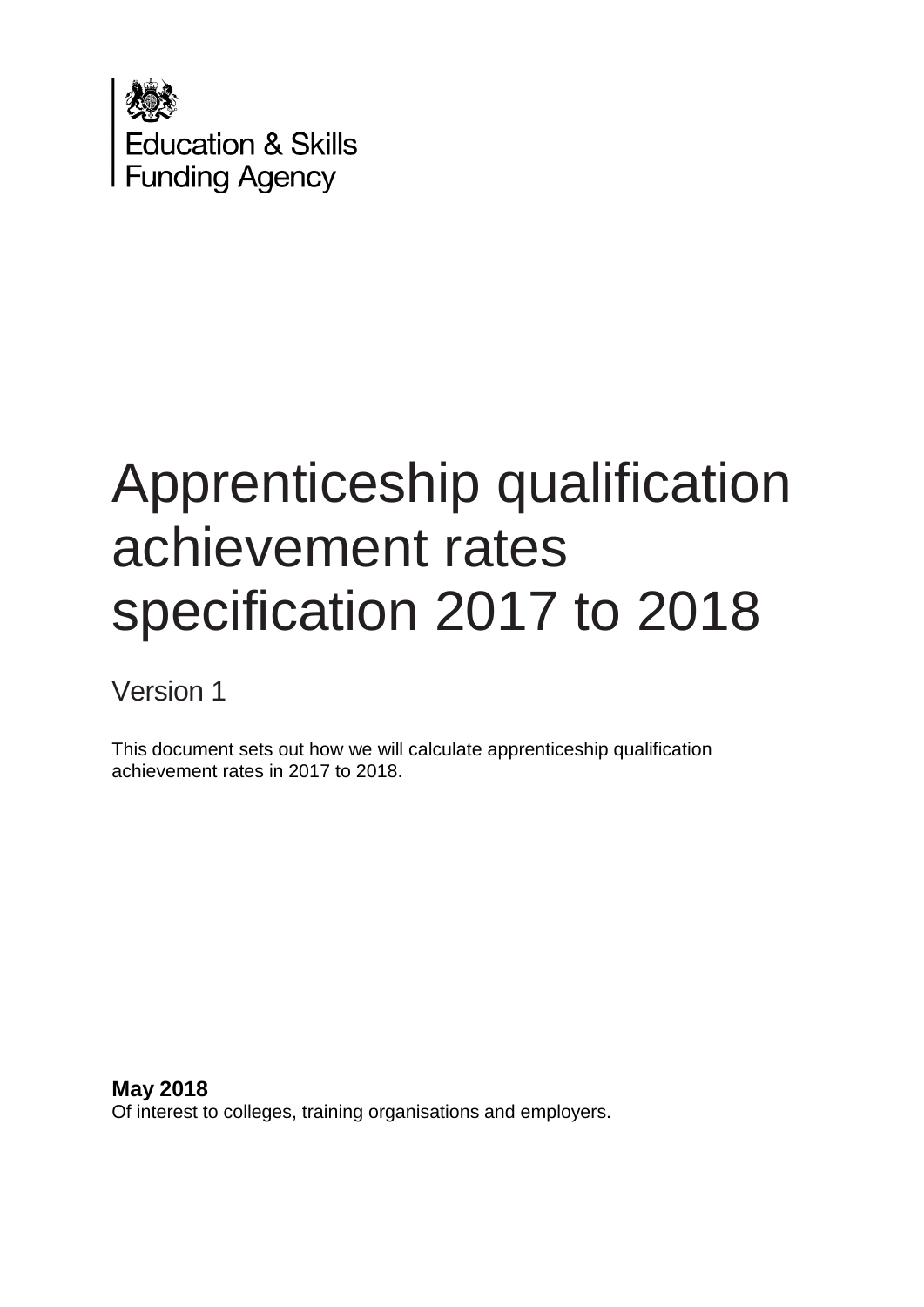# **Contents**

| Introduction and purpose of document                                          | 3               |
|-------------------------------------------------------------------------------|-----------------|
| <b>Understanding the terminology</b>                                          | 3               |
| Changes from the 2016 to 2017 document                                        | 3               |
| About qualification achievement rates                                         | 4               |
| Purpose of qualification achievement rates                                    | 4               |
| Apprenticeship QAR methodology                                                | $\overline{4}$  |
| Apprenticeship business rules                                                 | 5               |
| Exclusions from apprenticeship QARs                                           | 5               |
| <b>Processing standard files</b>                                              | 8               |
| Process flow diagram                                                          | 8               |
| Identifying apprenticeship programme aims                                     | 9               |
| Processing further education college mergers                                  | 10              |
| Processing learner reference number changes                                   | 10              |
| Matching programme aims across years                                          | 11              |
| Identifying overdue continuing aims and planned breaks                        | 12 <sup>2</sup> |
| Qualification achievement rate calculations                                   | 14              |
| Calculating the percentage of leavers below the minimum standards threshold   | 15              |
| <b>Further Information</b>                                                    | 16              |
| Contents of the qualification achievement rates dataset for records created   |                 |
| from the ILR                                                                  | 17              |
| Source or derivation of fields in the qualification achievement rates dataset | 17              |
| Contents of the qualification achievement rates dataset for records created   |                 |
| from the LEOP dataset                                                         | 27              |
| Source or derivation of fields in the qualification achievement rates dataset | 27              |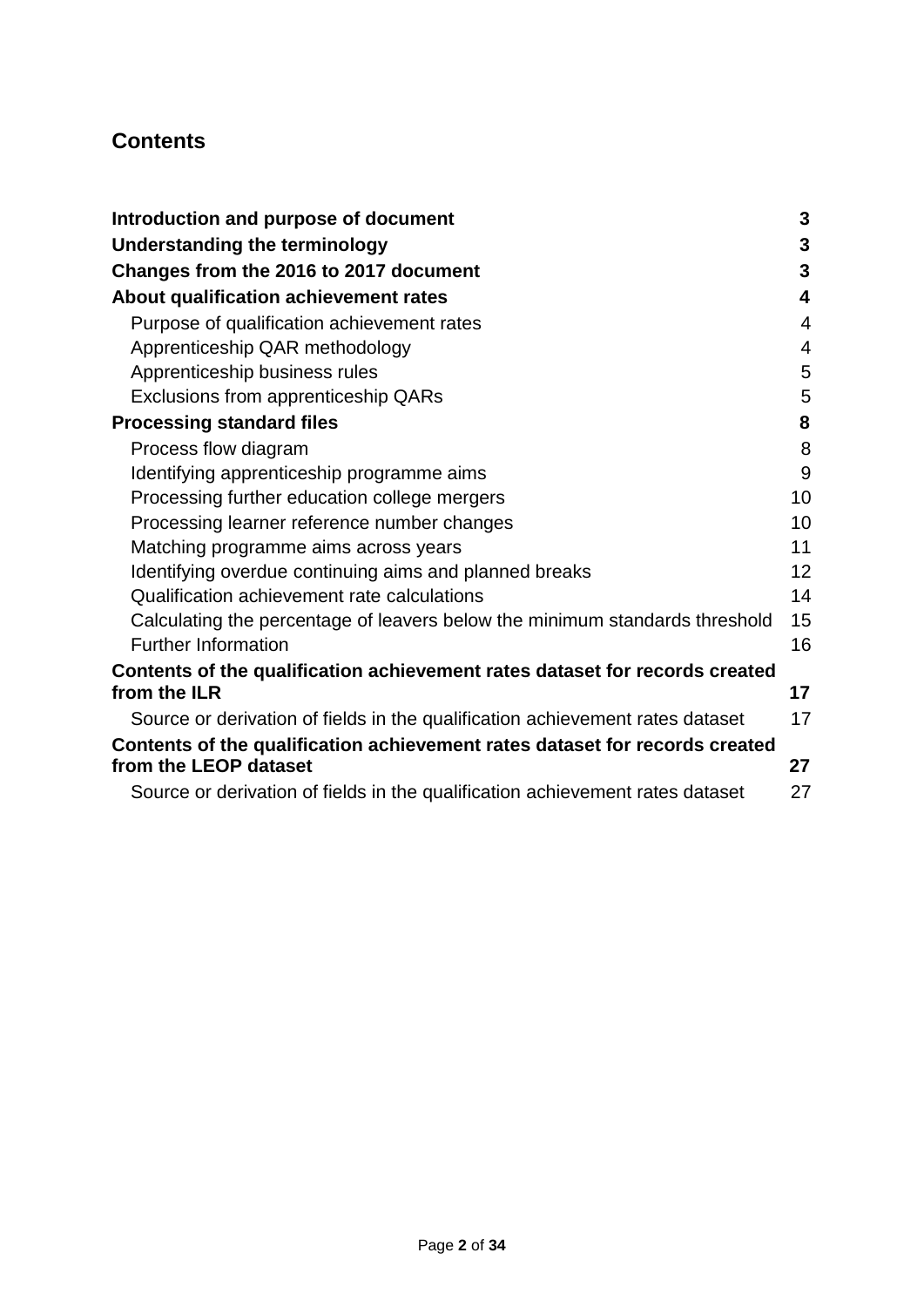# <span id="page-2-0"></span>**Introduction and purpose of document**

- 1. This document provides technical information about how we process information provided in the Individualised Learner Record (ILR) and Large Employer Outcome Pilot (LEOP) data collections to produce the qualification achievement rates (QAR) dataset.
- 2. This dataset produces the apprenticeship 2017 to 2018 QAR and minimum standards dashboard. This document also provides information about how we generate the information in the QAR and minimum standards dashboard.
- 3. Unless otherwise stated, we refer to apprenticeship frameworks and standards in this document as an 'apprenticeship'.
- 4. Please read this document alongside the [ILR standard file specifications and](https://www.gov.uk/government/publications/sfa-ilr-standard-file-specifications-and-reference-data)  [reference data documents.](https://www.gov.uk/government/publications/sfa-ilr-standard-file-specifications-and-reference-data)

# <span id="page-2-1"></span>**Understanding the terminology**

- 5. The terms 'we' and 'ESFA' refer to the 'Education and Skills Funding Agency' and associated staff.
- 6. When we refer to 'you' or 'providers', this includes colleges, training organisations, local authorities and employers that receive funding from us, or Advanced Learner Loans (loans) payments from the Student Loans Company (SLC) on behalf of learners, to deliver education and training.

# <span id="page-2-2"></span>**Changes from the 2016 to 2017 document**

- 7. We have made these changes to the QAR dataset:
	- included apprenticeships recorded under Funding model 36 (Apprenticeships (from 1 May 2017))
	- excluded apprenticeship standards from the timely achievement rates
	- included the rules for adding aims from the 2017 to 2018 ILR data
- 8. The changes to the QAR dataset are below.

| <b>Field name</b>               | <b>Reason for change</b>                                                                                            |
|---------------------------------|---------------------------------------------------------------------------------------------------------------------|
| L PriorPcode                    | Uses L_PriorPcode from ILR standard file, for standard<br>file derivation refer to the standard file specification. |
| P_Count_Timely,<br>P_Ach_Timely | These no longer include apprenticeship standards.                                                                   |
|                                 | Plan_Break_Overall_Excl   New: identifies planned breaks excluded from the overall<br>QAR measure.                  |

## **Fields whose derivations have changed**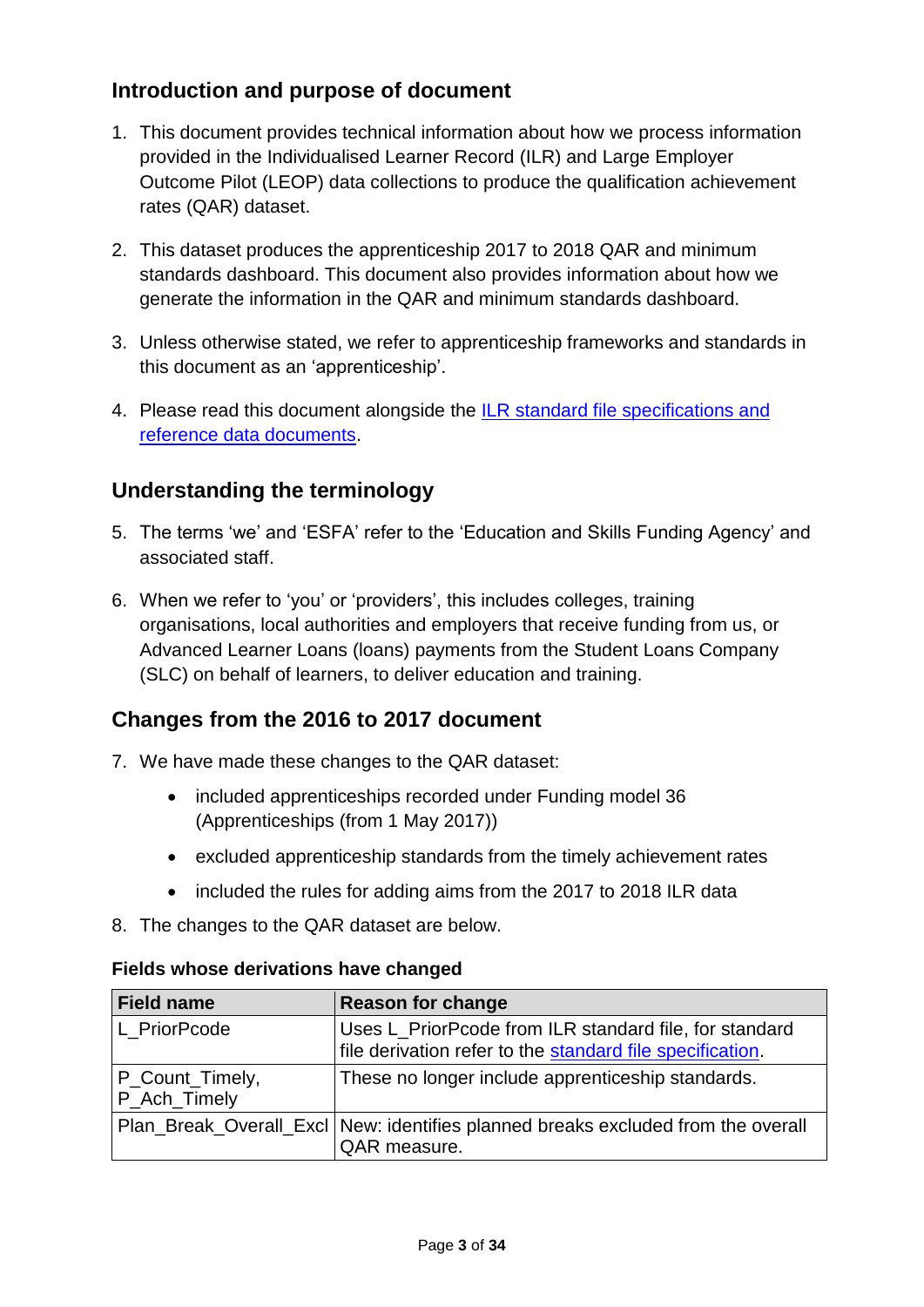| <b>Field name</b>            | <b>Reason for change</b>                                                                         |
|------------------------------|--------------------------------------------------------------------------------------------------|
|                              | Plan_Break_Timely_Excl   New: identifies planned breaks excluded from the timely<br>QAR measure. |
| <b>Transfer Overall Excl</b> | New: identifies transfers excluded from the overall QAR<br>measure.                              |
| Transfer_Timely_Excl         | New: identifies transfers excluded from the timely QAR<br>measure.                               |

#### **Removed fields**

| <b>Field name</b> | Reason for change                                                 |
|-------------------|-------------------------------------------------------------------|
| FM36 Excl         | Funding model 36 apprenticeships are now included in the dataset. |

## <span id="page-3-0"></span>**About qualification achievement rates**

#### <span id="page-3-1"></span>**Purpose of qualification achievement rates**

- 9. The apprenticeship QAR is a measure of the quality of the apprenticeship programmes that a provider delivered in a particular funding year. We use QARs to identify provision that falls below the minimum quality standards. Provision falling below the minimum quality standards is one of the factors identified in New [Challenges New Chances](https://www.gov.uk/government/uploads/system/uploads/attachment_data/file/248709/bis-13-1234-evaluation-of-new-challenges-new-chances-further-education-and-skills-reform-plan.pdf) that prompts us to take action under our [Approach to](https://www.gov.uk/guidance/16-to-19-education-accountability)  [Intervention process.](https://www.gov.uk/guidance/16-to-19-education-accountability)
- 10.We use QARs in the [National Achievement](https://www.gov.uk/government/collections/sfa-national-success-rates-tableshttps:/www.gov.uk/government/collections/sfa-national-success-rates-tables) Rate Tables to show apprentices and employers the relative quality of provision. The Office for Standards in Education, Children's Services and Skills (Ofsted) also use them as part of their inspection process.

## <span id="page-3-2"></span>**Apprenticeship QAR methodology**

- 11.The apprenticeship QAR methodology has two measures the 'overall' QAR and the 'timely' QAR.
- 12.We use the overall QAR to assess whether a provider meets the minimum quality standards.
- 13.We base the overall QAR on the hybrid end year. The hybrid end year is the latter of:
	- the actual end year of an apprenticeship
	- the planned end year of an apprenticeship
	- $\bullet$  the reporting year

The reporting year is included to capture those overdue continuing learning aims, overdue planned breaks or late completions recorded in the following academic year (up to R04).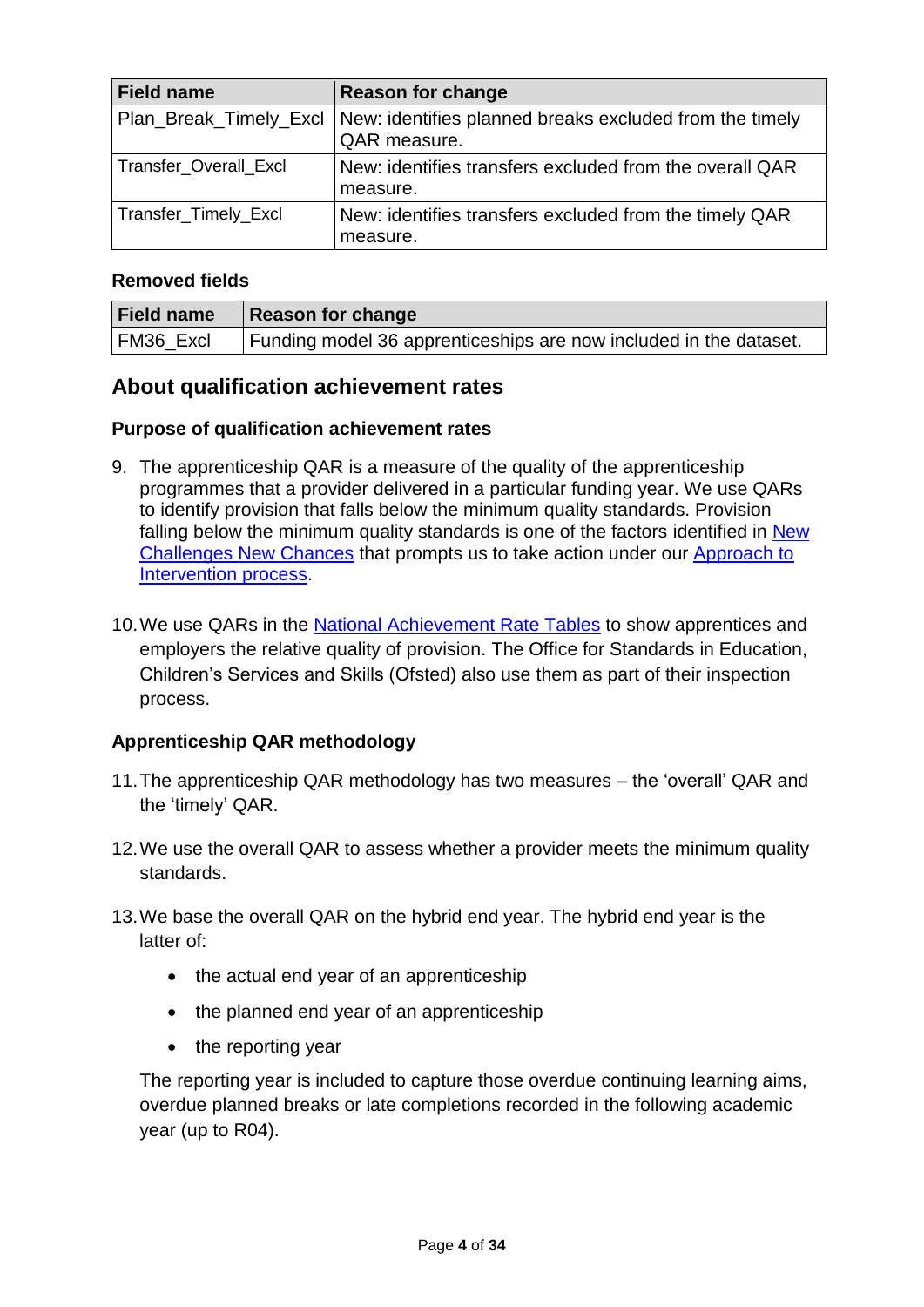- 14.The apprenticeships included in the 2017 to 2018 overall QAR are those with a hybrid end year of 2017 to 2018.
- 15.We base the timely QAR on the planned end year of an apprenticeship framework. We do not calculate the timely QAR for apprenticeship standards. The apprenticeships considered for the 2017 to 2018 timely QAR measure are those with a planned end date in the funding year ending 31 July 2018. In timely QARs, an apprenticeship is counted as achieved if the date of achievement is:
	- on or before the planned end date, or
	- no more than 90 days after the planned end date
- 16.There can be a delay between completing an apprenticeship and the notification of the achievement. To account for this delay and ensure all relevant achievements are included, we use information from the 2018 to 2019 R04 ILR to identify completed and achieved apprenticeships with a planned end date in 2017 to 2018 that were not recorded in the final return of the 2017 to 2018 ILR. The apprenticeship must be achieved no more than 90 days after the planned end date to be included in the timely achievement rate.

## <span id="page-4-0"></span>**Apprenticeship business rules**

- 17. We produce the [business rules](https://www.gov.uk/government/publications/qualification-achievement-rates-2017-to-2018) that describe how we will calculate the QAR and which apprenticeships will not be included in the QAR calculations.
- 18.Some apprenticeships are not included in the QARs to ensure the results are more credible and appropriate. The reasons include:
	- if QARs are affected by circumstances where we have agreed an exception (for example, if the learner transferred to new provision due to intervention from us)
	- the apprenticeship is not funded by us
	- the apprenticeship is an Access to Apprenticeship and the learner is not employed

## <span id="page-4-1"></span>**Exclusions from apprenticeship QARs**

19.We produce a file for you that contains the apprenticeships that are not included in the calculations. This file shows the reason why they were not included. The table below describes the scenarios where we exclude apprenticeships. The definition of the derived variables below are in [ILR standard file specifications and](https://www.gov.uk/government/publications/sfa-ilr-standard-file-specifications-and-reference-data)  [reference data documents](https://www.gov.uk/government/publications/sfa-ilr-standard-file-specifications-and-reference-data).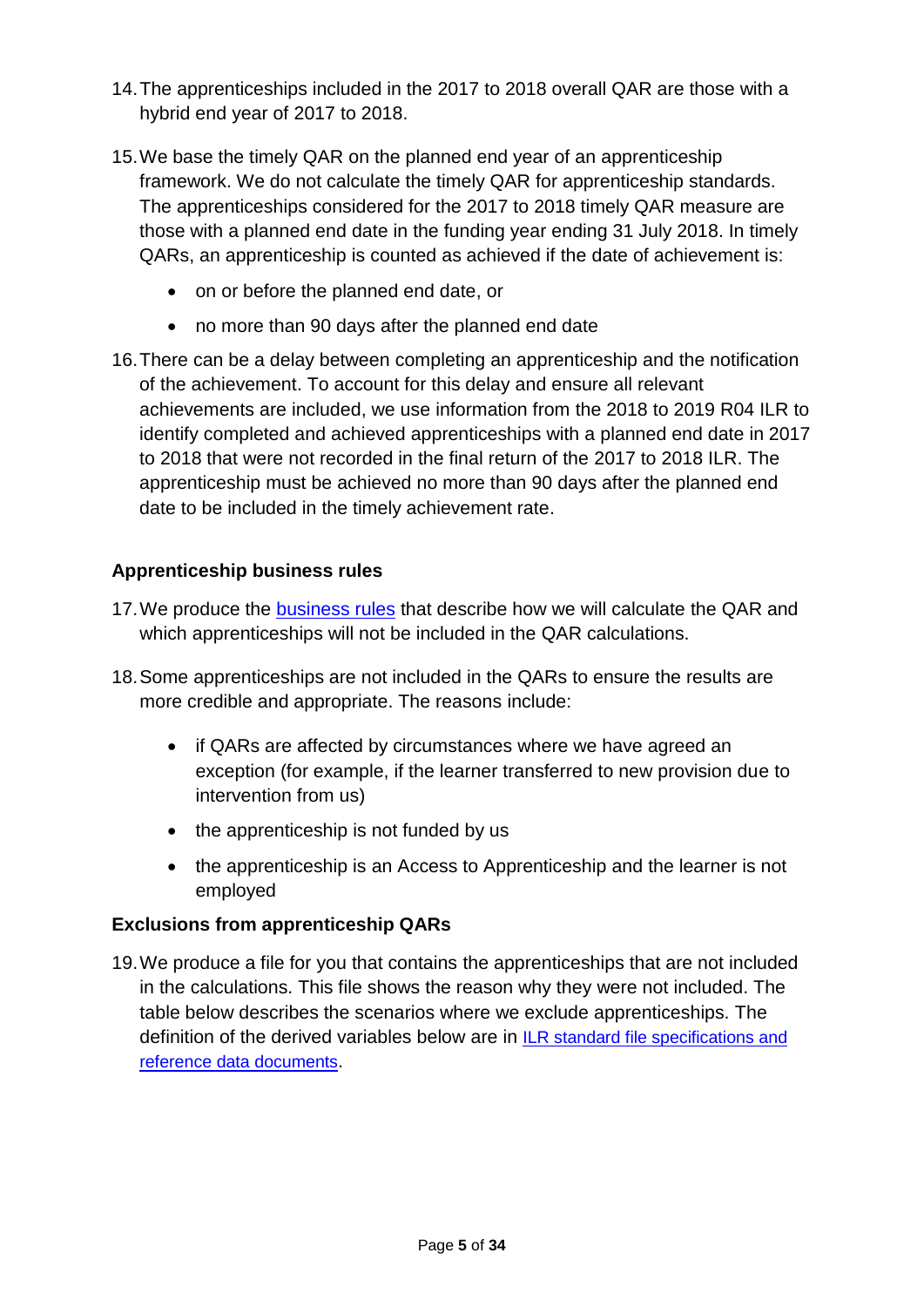| <b>Description</b>                                                                                                                                                                                       | Rules for identifying the excluded apprenticeship                                                                                                                                                                                                                                                                                                          |
|----------------------------------------------------------------------------------------------------------------------------------------------------------------------------------------------------------|------------------------------------------------------------------------------------------------------------------------------------------------------------------------------------------------------------------------------------------------------------------------------------------------------------------------------------------------------------|
| An apprentice has transferred to a<br>new provider because of intervention<br>from us.                                                                                                                   | For ILR files for 2013 to 2014, programme aims where<br>P ProgStatus is 10 (Learner has transferred to a new<br>provider forced by ESFA intervention) and Withdrawal<br>Reason is not 41 (Transfer to another provider to undertake<br>learning that meets a specific government strategy).                                                                |
|                                                                                                                                                                                                          | For ILR files for 2014 to 2015 onwards, programme aims<br>where D_SuccessRateStatus is 10 (Learner has<br>transferred to a new provider forced by ESFA intervention or<br>to support a specific government strategy) and Withdrawal<br>Reason is not 41 (Transfer to another provider to undertake<br>learning that meets a specific government strategy). |
| For the overall QAR, where an<br>apprentice has transferred to a<br>different programme with the same<br>provider.                                                                                       | For ILR files for 2013 to 2014, programme aims where<br>P_ProgStatus is 8 (Learner has transferred to a new<br>programme at the same provider) and the Learning Actual<br>End Date is before 1 August of the relevant year.                                                                                                                                |
|                                                                                                                                                                                                          | For ILR files for 2014 to 2015 onwards, programme aims<br>where D_SuccessRateStatus is 8 (Learner has transferred<br>to a new programme at the same provider) and the<br>Learning Actual End Date is before 1 August of the<br>relevant year.                                                                                                              |
| For the timely QAR, where an<br>apprentice has transferred to a<br>different programme with the same<br>provider before the planned end date<br>or no more than 90 days after it.                        | For ILR files for 2013 to 2014, programme aims where<br>P_ProgStatus is 8 (Learner has transferred to a new<br>programme at the same provider) and the Learning Actual<br>End Date is no more than 90 days after the Learning<br><b>Planned End Date.</b>                                                                                                  |
|                                                                                                                                                                                                          | For ILR files for 2014 to 2015 onwards, programme aims<br>where D_SuccessRateStatus is 8 (Learner has transferred<br>to a new programme at the same provider) and the<br>Learning Actual End Date is no more than 90 days after<br>the Learning Planned End Date.                                                                                          |
| For the overall QAR, where an<br>apprentice has temporarily withdrawn<br>from the apprenticeship due to an<br>agreed break in learning.                                                                  | For ILR files for 2013 to 2014, programme aims where<br>P_ProgStatus is 11 or 12 (Learner is taking a planned<br>break from learning OR NVQ achieved but learner is now<br>taking a planned break from learning on the framework).                                                                                                                         |
|                                                                                                                                                                                                          | For ILR files for 2014 to 2015 onwards, programme aims<br>where <b>D_SuccessRateStatus</b> is 11 (Learner is taking a<br>planned break from learning).                                                                                                                                                                                                     |
|                                                                                                                                                                                                          | Under certain circumstances, we do not exclude programme<br>aims where the learner has temporarily withdrawn from the<br>aim due to an agreed break in learning. See paragraphs 39<br>to $0.$                                                                                                                                                              |
| For the timely QAR where an<br>apprentice has temporarily withdrawn<br>from the apprenticeship due to an<br>agreed break in learning before the<br>planned end date or no more than 90<br>days after it. | For ILR files for 2013 to 2014, programme aims where<br>(P_ProgStatus) is 11 or 12 (Learner is taking a planned<br>break from learning OR NVQ achieved but learner is now<br>taking a planned break from learning on the framework) and<br>the Learning Actual End Date is no more than 90 days<br>after the Learning Planned End Date.                    |
|                                                                                                                                                                                                          | For ILR files for 2014 to 2015 onwards, programme aims<br>where <b>D_SuccessRateStatus</b> is 11 (Learner is taking a<br>planned break from learning).and the Learning Actual End<br>Date is no more than 90 days after the Learning Planned<br>End Date.                                                                                                  |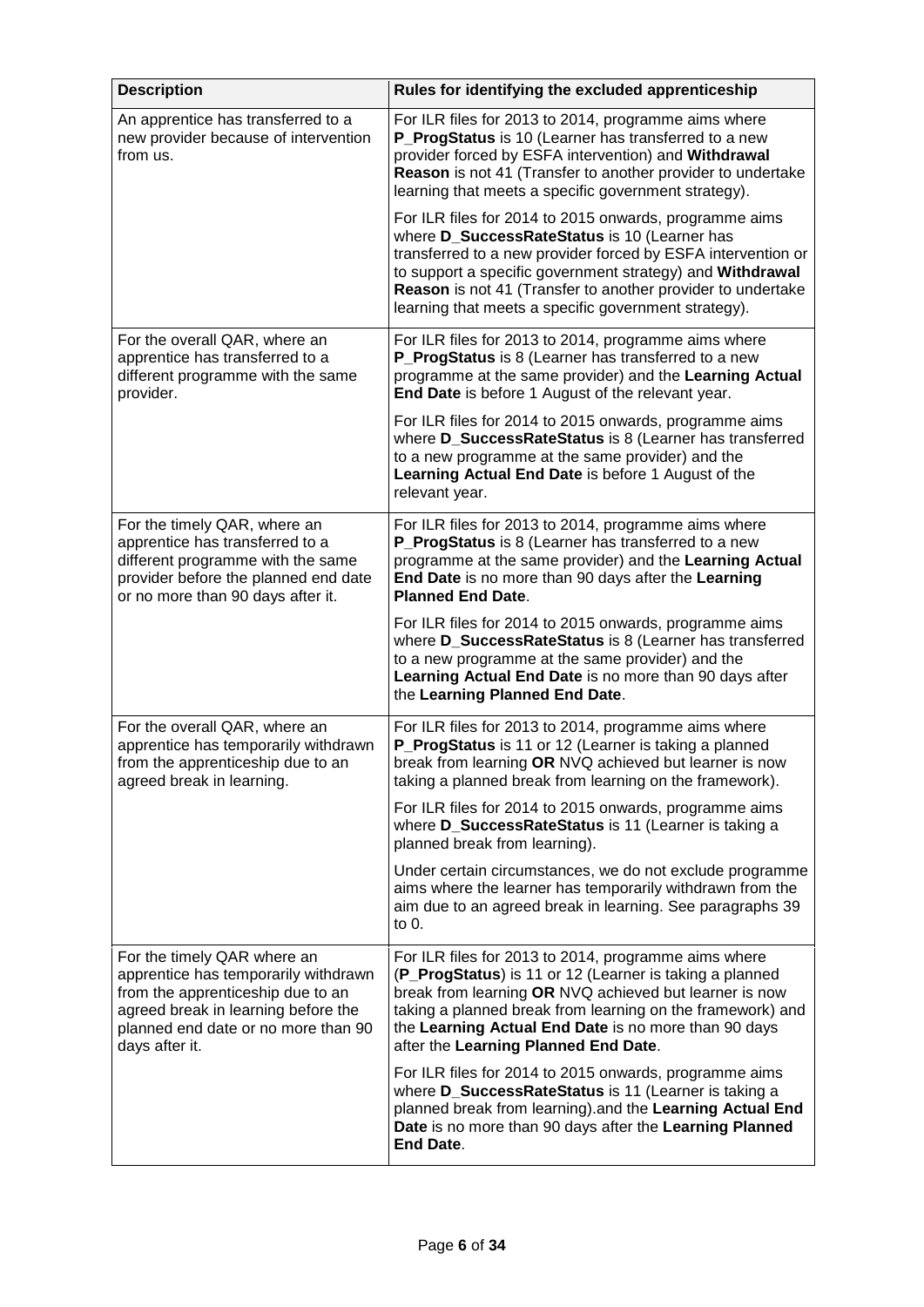| <b>Description</b>                                                                                                                                                                  | Rules for identifying the excluded apprenticeship                                                                                                                                                                                                                                                                                             |
|-------------------------------------------------------------------------------------------------------------------------------------------------------------------------------------|-----------------------------------------------------------------------------------------------------------------------------------------------------------------------------------------------------------------------------------------------------------------------------------------------------------------------------------------------|
| For the timely QAR when an<br>apprentice is on an apprenticeship<br>standard.                                                                                                       | Programme aims where the Programme Type is 25<br>(Apprenticeship standard).                                                                                                                                                                                                                                                                   |
| Apprenticeships where the learner has<br>withdrawn from the apprenticeship<br>within the funding qualifying period,<br>and has not achieved the learning                            | Programme aims where:<br>the planned duration is 168 days or more<br>$\bullet$<br>the actual duration is less than 42 days; and<br>$\bullet$<br>the Completion Status is 3 (Withdrawal)<br>$\bullet$                                                                                                                                          |
| aim.<br>This does not apply to trailblazer pilot<br>standards                                                                                                                       | Programme aims where:<br>the planned duration is between 14 and 167 days<br>$\bullet$<br>the actual duration is less than 14 days; and<br>$\bullet$<br>the Completion Status is 3 (Withdrawal)<br>$\bullet$                                                                                                                                   |
|                                                                                                                                                                                     | The planned duration of the aim, in days, is the difference<br>between the Learning Start Date and the Learning<br><b>Planned End Date.</b>                                                                                                                                                                                                   |
|                                                                                                                                                                                     | The actual duration of the aim, in days, is the difference<br>between the Learning Start Date and the Learning Actual<br><b>End Date.</b>                                                                                                                                                                                                     |
| Apprenticeships with a planned end<br>date after the last day of the QAR<br>reporting period (31 July 2018).                                                                        | Programme aims where the Learning Planned End Date is<br>later than 31 July 2018.                                                                                                                                                                                                                                                             |
| Classroom learning provision reported<br>through the employer responsive<br>funding stream.                                                                                         | Programme aims where any Learning Delivery Monitoring<br>Code is 125 (Non-workplace learning in employer<br>responsive funding model).                                                                                                                                                                                                        |
| Apprenticeships that we do not fund.                                                                                                                                                | Programme aims where the Funding Model is equal to 99<br>(No ESFA funding) in all years.                                                                                                                                                                                                                                                      |
|                                                                                                                                                                                     | We will exclude all trailblazer pilot standards without a net<br>employer contribution payment recorded (i.e. any payments<br>minus reimbursements). We calculate this for programme<br>aims where the Funding model is 81 (Other Adult) and the<br>sum of all payment records minus all reimbursement<br>repayment records is equal to zero. |
| Changes to records previously<br>submitted 2 or more years ago.                                                                                                                     | For apprenticeships reported in the 2016 to 2017 ILR, that<br>were previously reported in the 2014 to 2015 ILR or earlier,<br>and not reported in the 2015 to 2016 ILR. Where                                                                                                                                                                 |
| The example given is for<br>apprenticeships reported in 2016 to<br>2017. The exclusion also applies to<br>apprenticeships reported in 2015 to<br>2016 or 2014 to 2015 that meet the | the actual or planned end dates are not in 2016 to 2017<br>$\bullet$<br>or later<br>the apprenticeship was first reported complete in the<br>$\bullet$<br>2016 to 2017 ILR                                                                                                                                                                    |
| same conditions for the corresponding<br>earlier years.                                                                                                                             | The record is not an update to an apprenticeship that would<br>otherwise have been an overdue planned break counted in<br>the 2016 to 2017 hybrid end year.                                                                                                                                                                                   |
|                                                                                                                                                                                     | This applies only to 2016 to 2017 and previous years.                                                                                                                                                                                                                                                                                         |
| <b>SILR exclusion</b>                                                                                                                                                               | Aims in the <b>QAR</b> business rules that do not meet the<br>definition of an apprenticeship programme aim.                                                                                                                                                                                                                                  |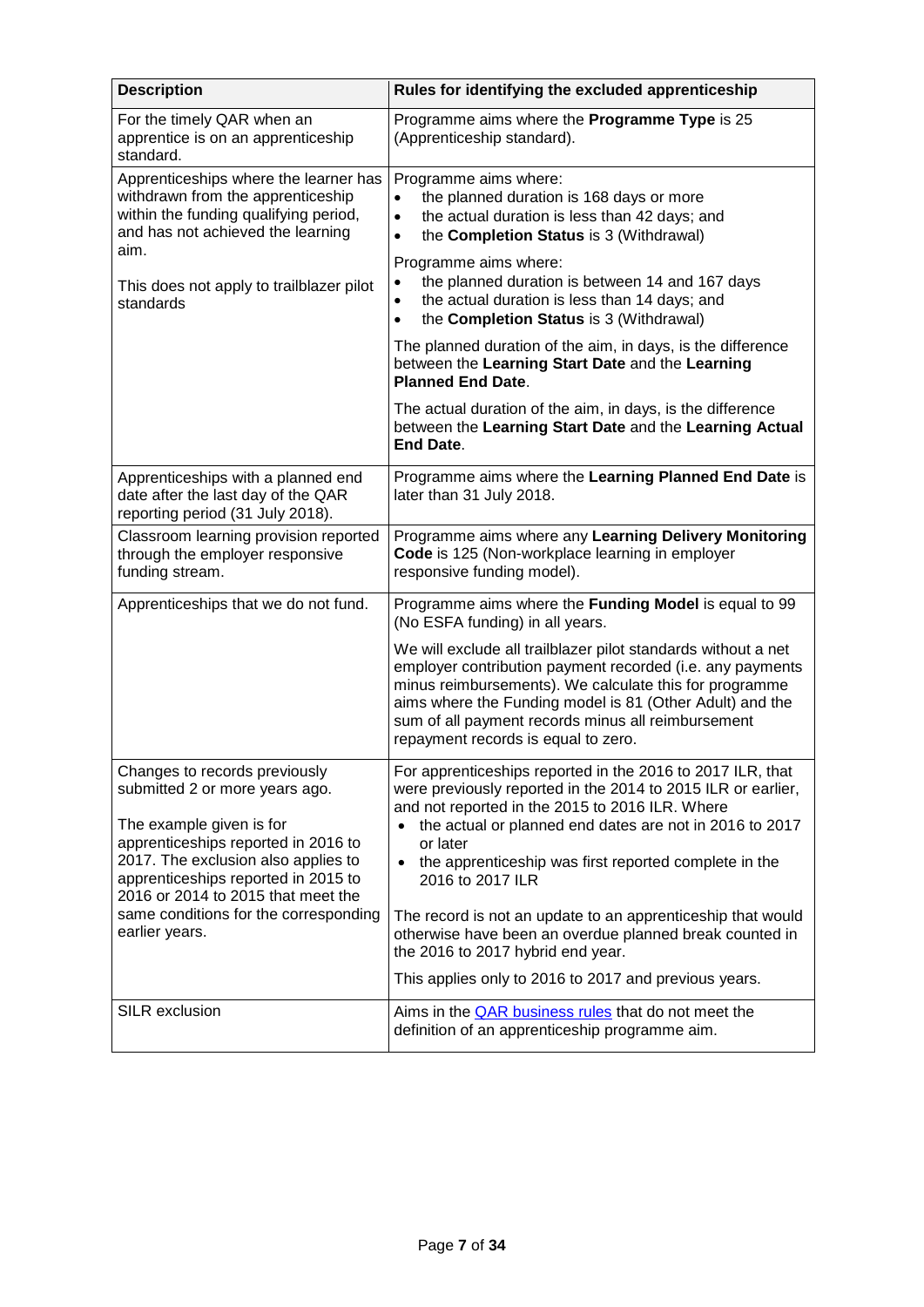# <span id="page-7-0"></span>**Processing standard files**

#### <span id="page-7-1"></span>**Process flow diagram**

20.This flow diagram below shows how ILR and LEOP information for multiple funding years is processed to produce the QAR dataset, which is the source of the information used for the QAR and minimum standards dashboard.

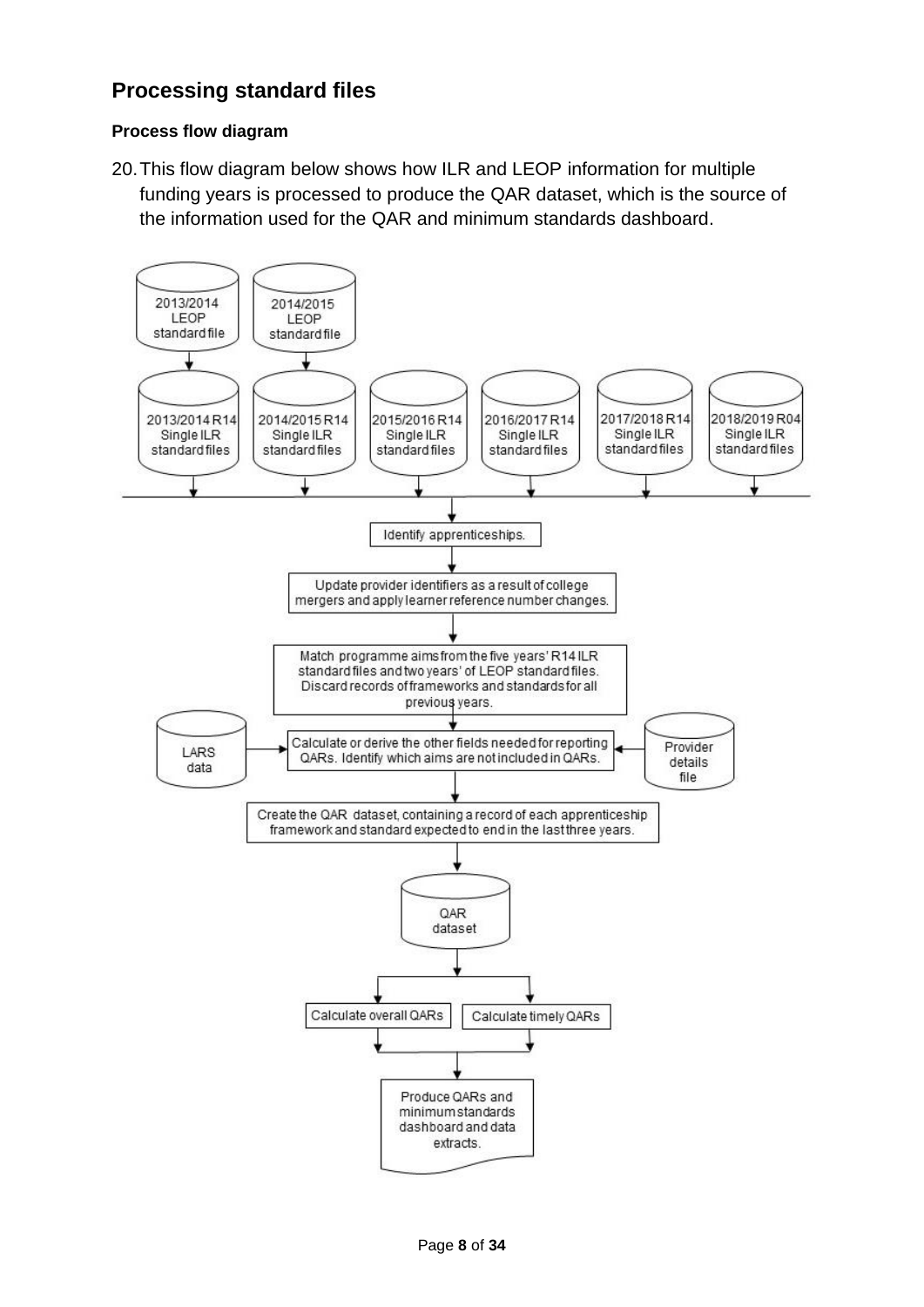## <span id="page-8-0"></span>**Identifying apprenticeship programme aims**

21.The method for identifying apprenticeship programme aims for each funding year in the ILR and LEOP datasets is set out in the following table.

| Source and year          | Rules for identifying apprenticeship programme aims                                                                                                                                                                                                                                                                                             |  |  |
|--------------------------|-------------------------------------------------------------------------------------------------------------------------------------------------------------------------------------------------------------------------------------------------------------------------------------------------------------------------------------------------|--|--|
| ILR for 2013 to          | Programme aims where:                                                                                                                                                                                                                                                                                                                           |  |  |
| 2014 onwards             | the Aim Type is 1 (Programme aim); and                                                                                                                                                                                                                                                                                                          |  |  |
|                          | the <b>Programme Type</b> is 2, 3, 10, 20, 21, 22, 23 or 25<br>(Advanced level apprenticeship, Intermediate Level<br>Apprenticeship, Higher Apprenticeship, Higher Apprenticeship<br>- level 4, Higher Apprenticeship - level 5, Higher<br>Apprenticeship - level 6, Higher Apprenticeship - level 7+,<br>Apprenticeship standard respectively) |  |  |
| LEOP for 2013 to         | Programme aims where:                                                                                                                                                                                                                                                                                                                           |  |  |
| 2014 and 2014 to<br>2015 | the Aim Type is 1 (Programme aim); and                                                                                                                                                                                                                                                                                                          |  |  |
|                          | the <b>Programme Type</b> is 2, 3, 10, 20, 21, 22, 23 (Advanced<br>level apprenticeship, Intermediate Level Apprenticeship,<br>Higher Apprenticeship, Higher Apprenticeship - level 4, Higher<br>Apprenticeship - level 5, Higher Apprenticeship - level 6,<br>Higher Apprenticeship - level 7+)                                                |  |  |

- 22.We use the component aims of an apprenticeship programme to determine whether the competency aim is subcontracted. We add this information to the programme aim, although the component aims of the programme are not included in the achievement rates dataset. The definition of subcontractor for apprenticeship standards is under development and will be confirmed in version 2 of this document.
- 23.We identify the component aims of an apprenticeship for each funding year in the ILR dataset using the following rules:

| Source and year | Rules for identifying apprenticeship main assessment or<br>component aims                                                                                                                                                                                                                                                                       |
|-----------------|-------------------------------------------------------------------------------------------------------------------------------------------------------------------------------------------------------------------------------------------------------------------------------------------------------------------------------------------------|
| ILR for 2013 to | Aims where:                                                                                                                                                                                                                                                                                                                                     |
| 2014 onwards    | the $A$ im Type is 3 (component aim); and                                                                                                                                                                                                                                                                                                       |
|                 | the <b>Programme Type</b> is 2, 3, 10, 20, 21, 22 23, or 25<br>(Advanced level apprenticeship, Intermediate Level<br>Apprenticeship, Higher Apprenticeship, Higher Apprenticeship<br>- level 4, Higher Apprenticeship - level 5, Higher<br>Apprenticeship - level 6, Higher Apprenticeship - level 7+,<br>Apprenticeship standard respectively) |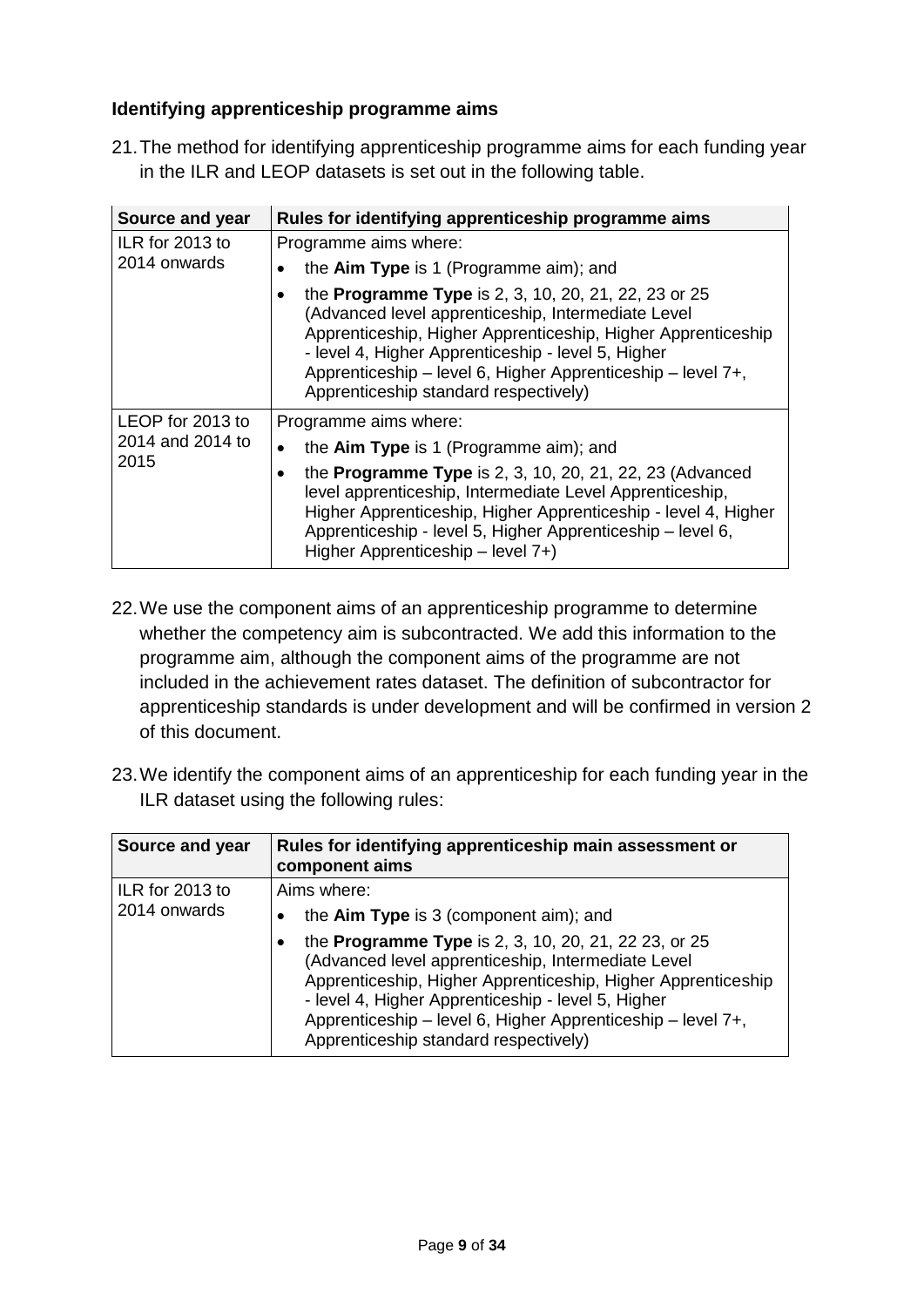## <span id="page-9-3"></span><span id="page-9-2"></span><span id="page-9-0"></span>**Processing further education college mergers**

- 24.For Further Education college mergers that take place up to and including 31 July 2018, the ILR learning aims from any pre-merger UKPRNs will be combined and the QAR for the 2017 to 2018 reporting year will be produced for the post-merger UKPRN. Where the Further Education college merger took place on or after 1 August 2018, this falls in the new funding year, therefore the QAR for the 2017 to 2018 reporting year will be produced under the pre-merger UKPRNs.
- 25.Programme aims are combined by changing the merged college's provider number (UKPRN) to the new college's provider number. The original provider number is kept in the QAR dataset in the UKPRN\_orig field.
- 26.This merger process only applies to colleges. It does not apply to the mergers of any other types of provider (for example, private training providers).

#### <span id="page-9-1"></span>**Processing learner reference number changes**

- 27.Providers assign the Learner reference number and we use this number to match learning aims across years.
- 28.If, for any reason, a learner's Learner reference number changes, either within a funding year or between years, then you must record this using the Learner reference in previous year field.
- 29.We use the information in the Learner reference in the previous year field to change the Learner reference number for previous years to the latest Learner reference number. We keep the original Learner reference number in the QAR dataset in the LearnRefNumber orig field.
- 30.If you do not return the Learner reference in previous year field when there has been a change, then the process of matching aims does not work correctly. This creates two records in the QAR dataset for the same aim: one using the old Learner reference number and one using the new Learner reference number. Where the aim from the earlier year's ILR file does not have any achievement data, this will reduce your QAR.
- 31.If you use the Learner reference in previous year field when there **has not** been a change in the learner's Learner reference number, then this will prevent us from correctly matching that learner's aims.
- 32.You **must** remove the data from this field between years, as detailed in the [ILR](https://www.gov.uk/government/collections/individualised-learner-record-ilr)  [specification,](https://www.gov.uk/government/collections/individualised-learner-record-ilr) otherwise the learners will not match correctly.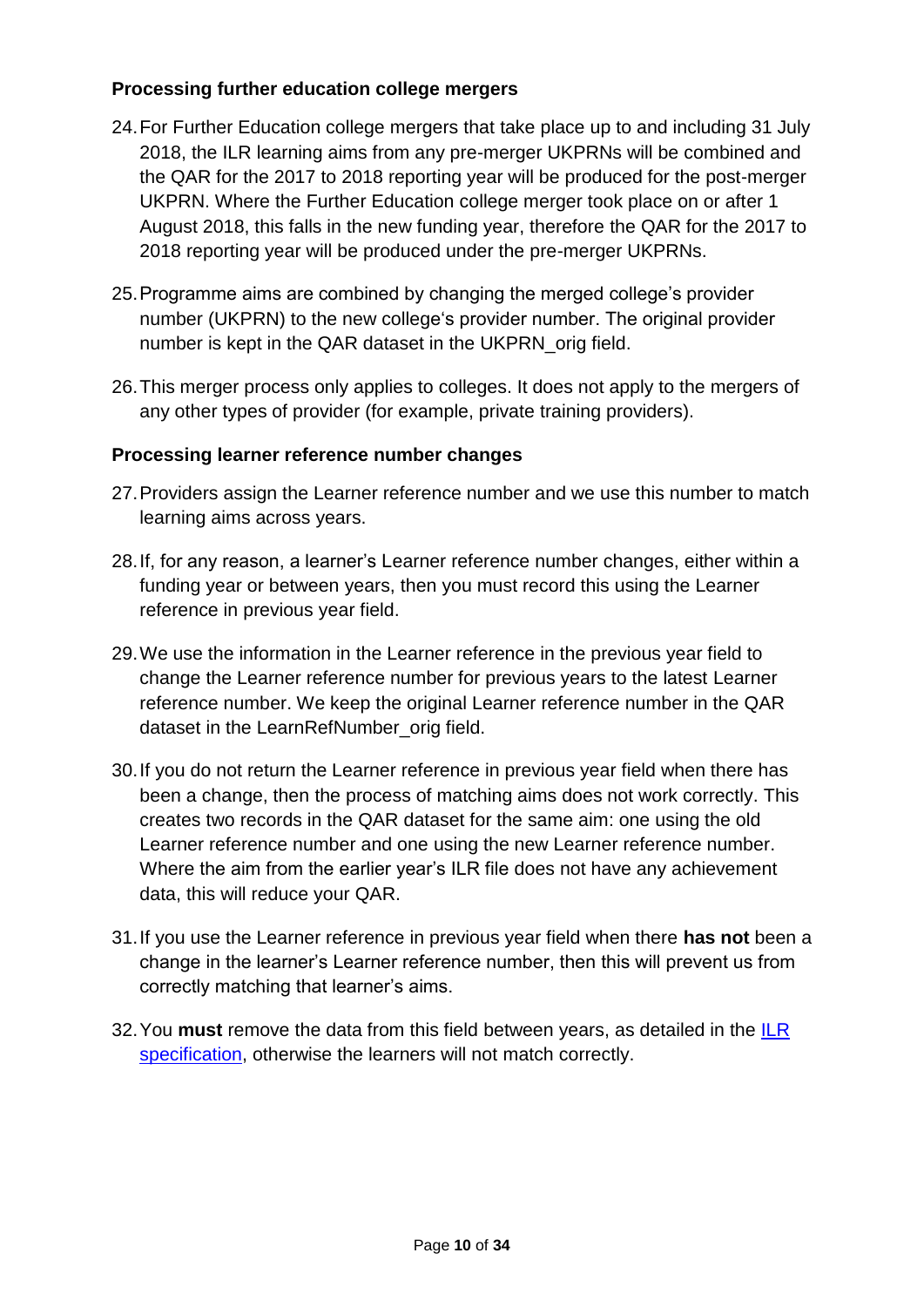## **Example:**

Learner A has a Learner reference number of 'LNA1234' in 2016 to 2017. Due to a change in the provider's management information system, Learner A has a new Learner reference number in 2017 to 2018 of 'LRA9876'. In order for QAR matching to occur correctly, this must be recorded as follows:

- $\bullet$  In 2016 to 2017:
	- Learner reference number = LNA1234
	- Learner reference number in previous year is not returned
- In 2017 to 2018:
	- Learner reference number = LRA9876
	- Learner reference number in previous year = LNA1234
- $\bullet$  In 2018 to 2018:
	- $\bullet$  Learner reference number = LRA9876
	- Learner reference number in previous year is not returned

#### <span id="page-10-0"></span>**Matching programme aims across years**

- 33.Many apprenticeship programmes take more than one year to complete, meaning that the same programme aim for an apprentice can appear in more than one ILR or LEOP file.
- 34.As we base apprenticeship QARs on the programme aim's planned end date, we merge the ILR and LEOP files from all years to identify all the programme aims that are planned to be completed in the years being reported on.
- 35.We combine the ILR and LEOP files for a funding year into a single file before we merge the yearly files.
- 36.We use various combinations of variables to ensure that we match the correct programme aims. The UKPRN, Learner reference number, Programme type and Framework code or Standard code are matched together with the following combinations, in the following sequence:
	- Learning start date, Learning planned end date and Learning actual end date
	- Learning start date and Learning planned end date
	- Learning start date and Learning actual end date
	- Learning start date

Apprenticeship pathway code is not included in this combination.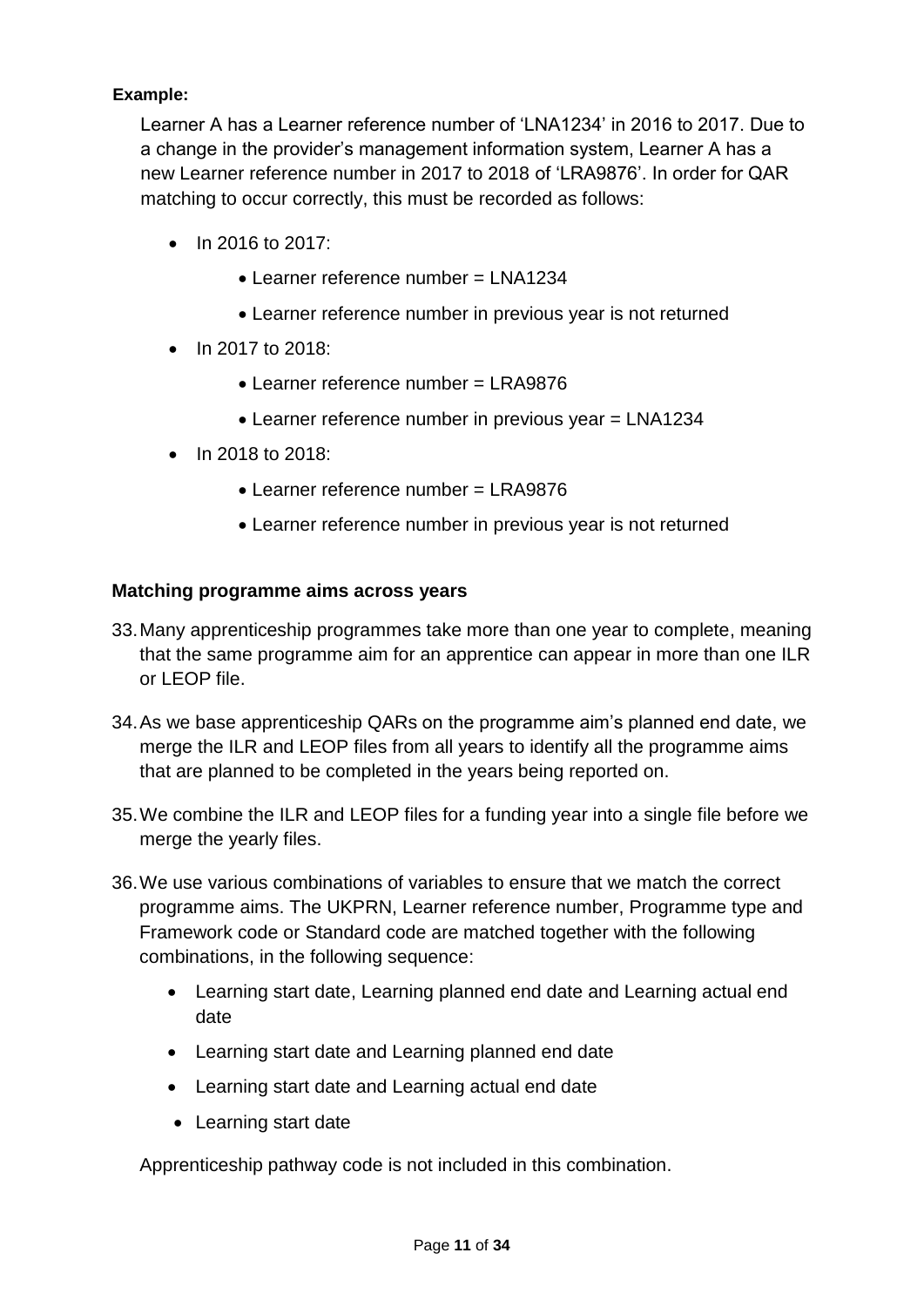- <span id="page-11-2"></span>37.When matching between ILR data files for each year from 2013 to 2014 up to 2017 to 2018, the final match is UKPRN, Learner reference number, Programme type, Framework code or Standard code and Learning start date.
- <span id="page-11-3"></span>38.Once we match programme aim records we discard those from previous years, leaving just the latest information of the programme aim in the QAR dataset.

## <span id="page-11-0"></span>**Identifying overdue continuing aims and planned breaks**

<span id="page-11-1"></span>39.Continuing learning aims (with a Completion status of 1 'The learner is continuing or intending to continue the learning activities leading to the learning aim') in the R14 ILR return for a funding year, that do not have a corresponding record in the following funding year, are treated as a withdrawal for the overall methodology.

For example, if the year you submitted the record on the ILR is '2016/2017' and there is no corresponding record in 2017 to 2018 R14 ILR return:

- $\bullet$  the hybrid end year (P\_Hybridendyr) is set to 2017; and
- P Count Overall is set to 1; and
- P Ach Overall is set to 0
- 40.Aims where the learner is on a planned break (with a Completion status of 6 'Learner has temporarily withdrawn from the aim due to an agreed break in learning), are treated as a withdrawal for the overall methodology where:
	- they do not have a corresponding restart record in the same funding year; or
	- they do not have a corresponding restart record in the following funding year; or
	- if the planned break was recorded in the ILR R14 return for funding year 2016 to 2017, they do not have a corresponding restart record in the R04 ILR return of the funding year 2018 to 2019
- 41.An ILR record is a restart record if it has a Learning Delivery Funding and Monitoring Type of 'RES' with a Learning Delivery Funding and Monitoring Code of 1 (Learning aim restarted).
- 42.We match restart records to planned break records by matching on UKPRN, Learner reference number, Programme type and Framework code or Standard code where the Original learning start date on the restart record matches the Learning start date or Original learning start date of the planned break record; this allows for situations where the planned break was itself a restart.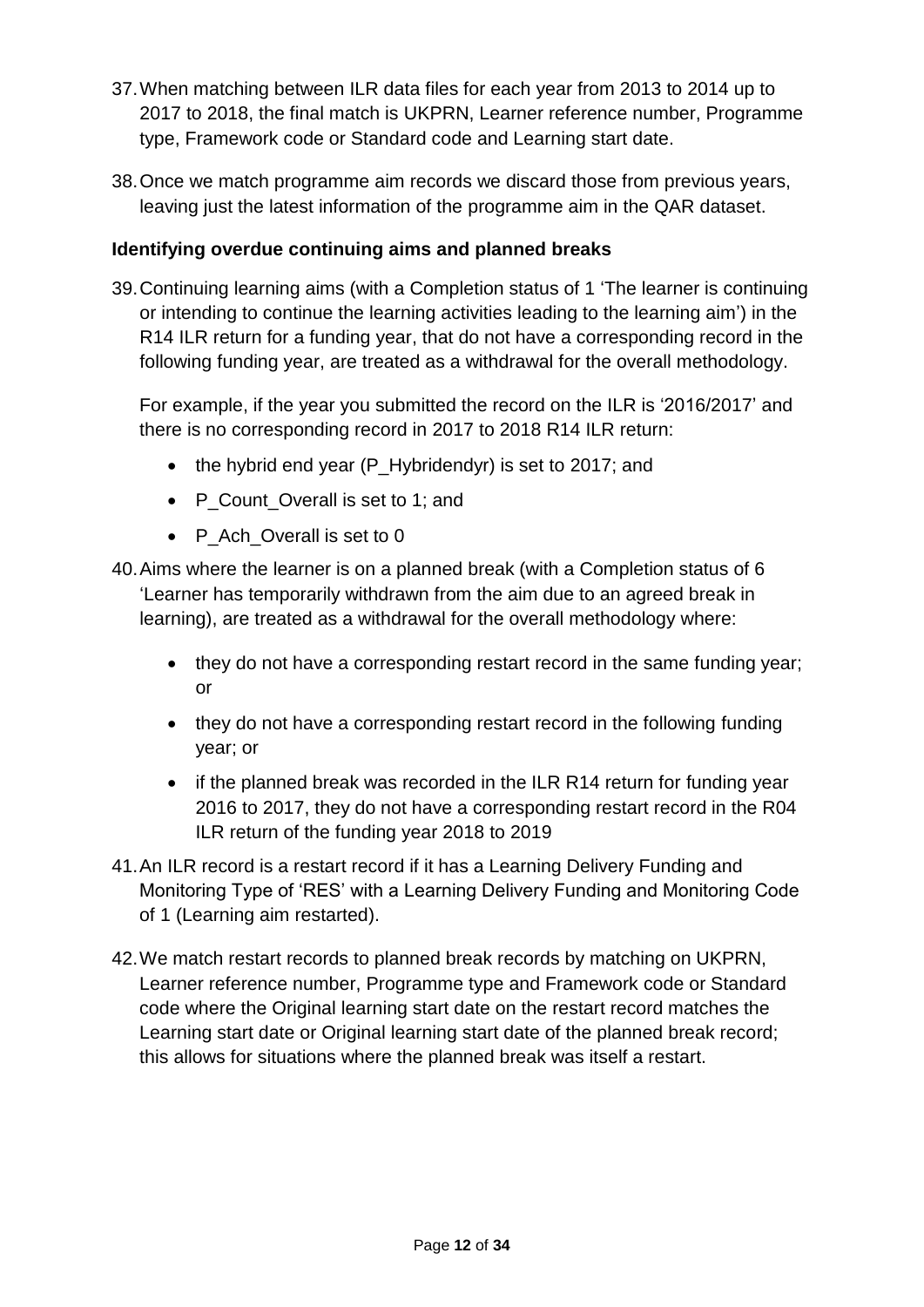- 43.For example, an aim where the learner is on a planned break, that is submitted in the 2015 to 2016 ILR (YearAimSubmitted is '2015/16'), has a corresponding restart record if:
	- the UKPRN, Learner reference number, Learning aim reference number Programme type and Framework code or Standard code on the planned break record is the same as the UKPRN, Learner reference number, Programme type and Framework code or Standard code on a restart record; and
	- either the Learning start date or the Original learning start date on the planned break record is the same as the Original learning start date on the restart record; and
	- the restart record was submitted in the 2015 to 2016, 2016 to 2017 or 2017 or 2018 ILR (YearAimSubmitted is '2015/16', '2016/17' or '2017/18')

<span id="page-12-0"></span>If an aim where the learner is on a planned break that is submitted in the 2015 to 2016 ILR (YearAimSubmitted is '2015/16') does not have a corresponding restart record:

- the reporting year is set to one year after the later of the expected end year or actual end year; and
- P\_Count\_Overall is set to 1; and
- P Ach Overall is set to 0

<span id="page-12-1"></span>44.An aim where the learner is on a planned break, that is submitted in the 2016 to 2017 ILR (YearAimSubmitted is '2016/17'), has a corresponding restart record if:

- the UKPRN, Learner reference number, Programme type and Framework code or Standard code on the planned break record is the same as the UKPRN, Learner reference number, Programme type and Framework code or Standard code on a restart record; and
- either the Learning start date or the Original learning start date on the planned break record is the same as the original learning start date on the restart record; and
- the restart record was submitted in the 2016 to 2017 or 2017 to 2018 ILR, or the 2018 to 2019 R04 ILR (YearAimSubmitted is '2016/17', '2017/18' or '2018/19')
- 45.If an aim where the learner is on a planned break that is submitted in the 2016 to 2017 ILR (YearAimSubmitted is '2016/17'), does not have a corresponding restart record:
	- the reporting year is set to one year after the later of the expected end year or actual end year; and
	- P Count Overall is set to 1; and
	- P Ach Overall is set to 0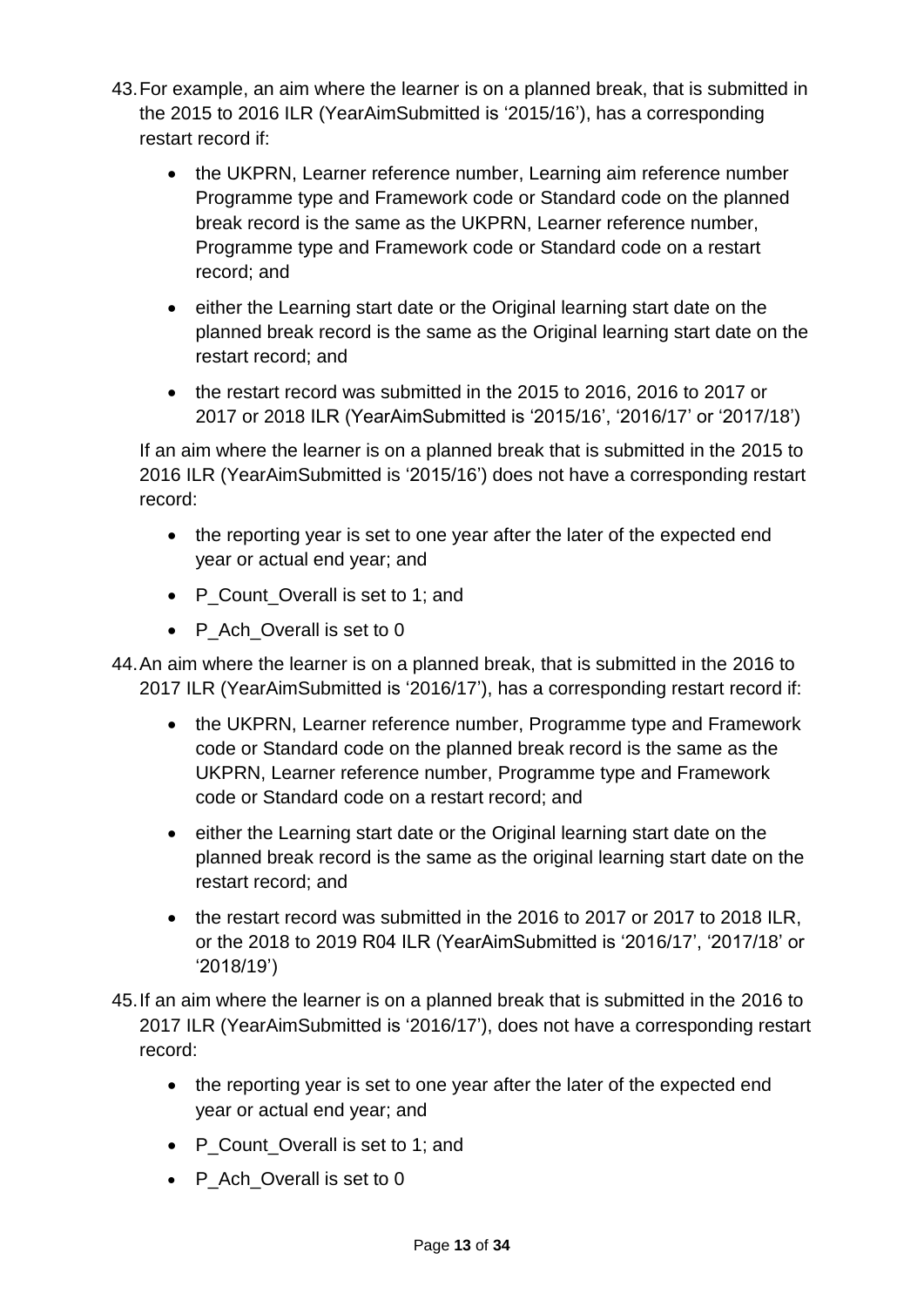## <span id="page-13-0"></span>**Qualification achievement rate calculations**

46.We use the following fields from the QAR dataset to calculate the overall QARs:

• Hybrid end year (P\_Hybridendyr)

This field is the later of the actual learning end year (P\_Actendyr), the expected learning end year (P\_Expendyr), or the reporting year.

• P Count Overall

This field is used in the overall QAR calculation and indicates whether the programme aim has ended (a Learning actual end date is present), or it is an overdue continuing learning aim or an overdue continuing planned break. Programme aims where P\_Count\_Overall is 1 are included in the overall QAR calculations.

• P Ach Overall

This field is used in the overall QAR calculation and indicates whether a programme aim has been achieved (achieved learning aims have an Outcome of 1 (Achieved)).

47.For a given funding year the overall QAR percentage is:

Number of programmes that have been achieved

X 100

Number of programmes that have ended

48.For a given hybrid end year (P\_Hybridendyr) the overall QAR percentage is:

Number of programme aims where P\_Ach\_Overall is 1

<u>X</u> 100

Number of programme aims where P\_Count\_Overall is 1

- 49.The main fields from the QAR dataset that we use to calculate the timely QAR for apprenticeship frameworks are as follows:
	- Expected end year (P\_Expendyr)

This field is the first calendar year of the funding period the Learning planned end date falls in. For example, if the Learning planned end date falls within the 2017 to 2018 funding year, P\_Expendyr is '2017'.

• P\_Count\_Timely

We use this field in the timely QAR calculation and indicates whether the programme aim was expected to be completed in a particular funding year. Programme aims where P\_Count\_Timely is 1 are included in the timely QAR calculations.

• P\_Ach\_Timely

We use this field in the timely QAR calculation and indicates whether a programme aim has been achieved.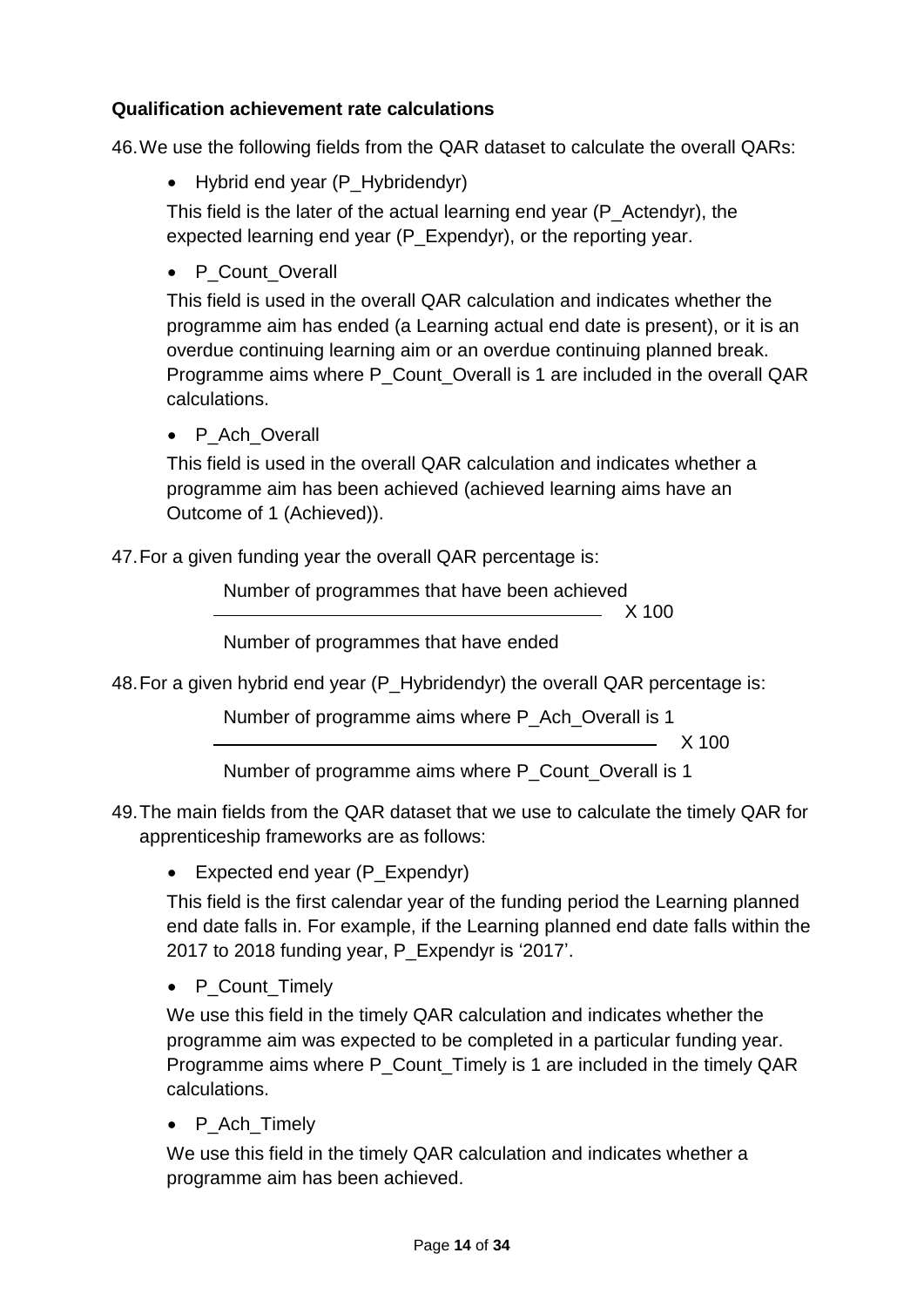<span id="page-14-1"></span>50.For a given funding year the timely QAR percentage is:

Number of achieved programmes by their planned end date or no more than 90 days after it

X 100

Number of programmes expected to be completed

51.For a given expected end year (P\_Expendyr) the timely QAR percentage is calculated as follows.

Number of programme aims where P\_Ach\_Timely is 1

 $\sim$  X 100

Number of programme aims where P\_Count\_Timely is 1

## <span id="page-14-0"></span>**Calculating the percentage of leavers below the minimum standards threshold**

- 52.Minimum standards use the overall QAR and uses data for hybrid end year 2017/2018 only.
- 53.The first stage in calculating the percentage of provision that is below minimum standards is to identify whether the all age overall QAR for the apprenticeship level of an apprenticeship is below the minimum standards threshold. Minimum standard thresholds are accessible via the [qualification achievement rates](https://www.gov.uk/government/collections/qualification-achievement-rates-and-minimum-standards#minimum-standards-) webpage.
- <span id="page-14-2"></span>54.If the all age overall QAR for the apprenticeship level of an apprenticeship is below the minimum standard threshold, then we classify all the programme aims for that apprenticeship level as being below the minimum standards threshold.
- 55.The programme aims below the minimum standard threshold for all apprenticeships and apprenticeship levels are then added together to give a figure for the total number of programme aims below the minimum standards threshold for the provider.
- 56.The percentage of programme aims below the minimum standard threshold is:

The total number of programme aims below the minimum standard threshold  $- X 100$ 

The total number of learning aims where P\_Count\_Overall is 1

- 57.We then compare the percentage of programme aims below the minimum standard threshold to the minimum standards tolerance level, which is 40%.
- 58.If the percentage of programme aims below the minimum standard threshold is equal to or greater than the minimum standards tolerance, your apprenticeship provision is below minimum standards and there may be formal intervention by us, as set out in the [Approach to Intervention](https://www.gov.uk/guidance/16-to-19-education-accountability) process.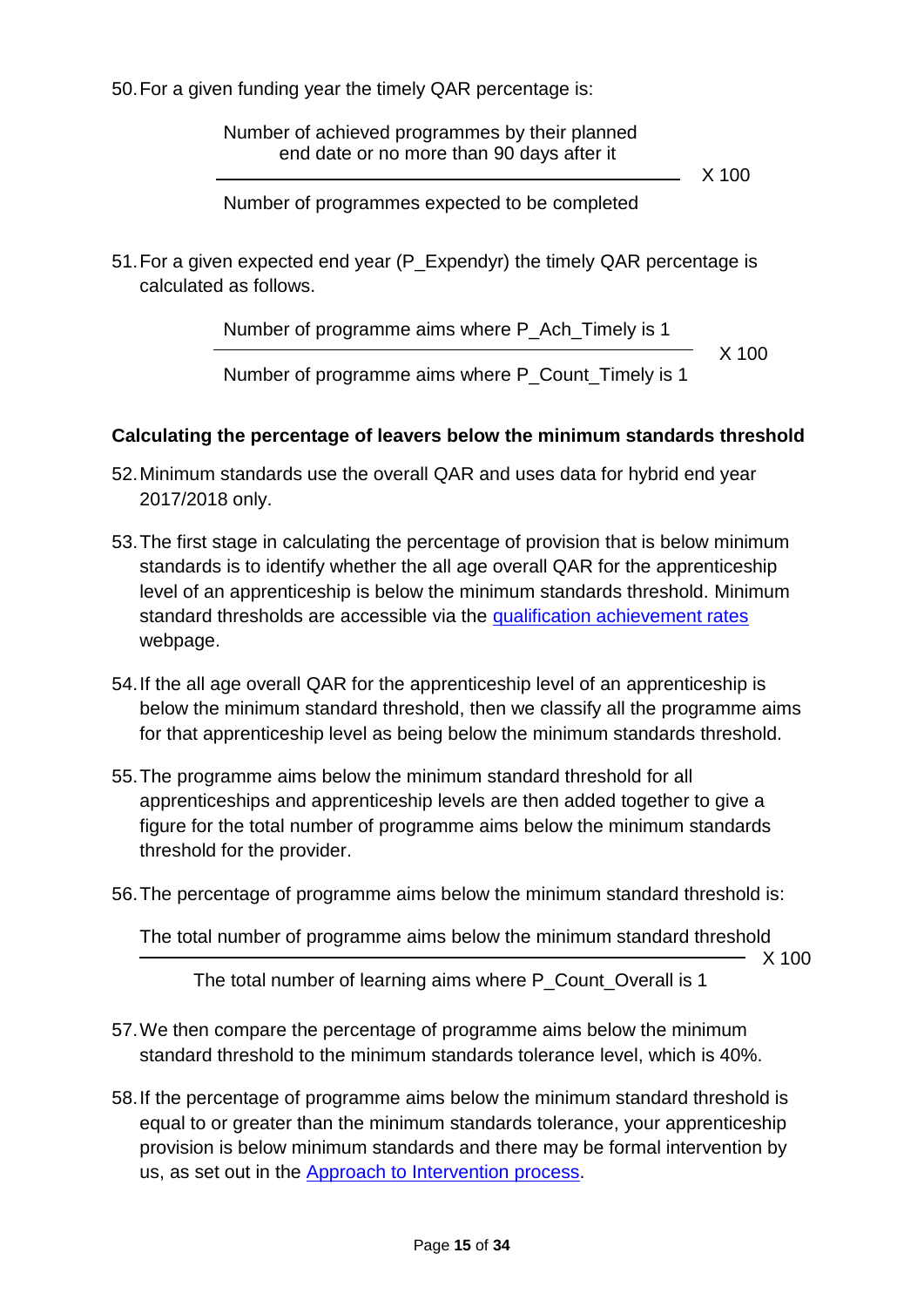#### <span id="page-15-0"></span>**Further Information**

59.If you need more information you can phone the service desk on 0370 267 0001 or email [sde.servicedesk@education.gov.uk.](mailto:sde.servicedesk@education.gov.uk) Please provide a detailed explanation of your query.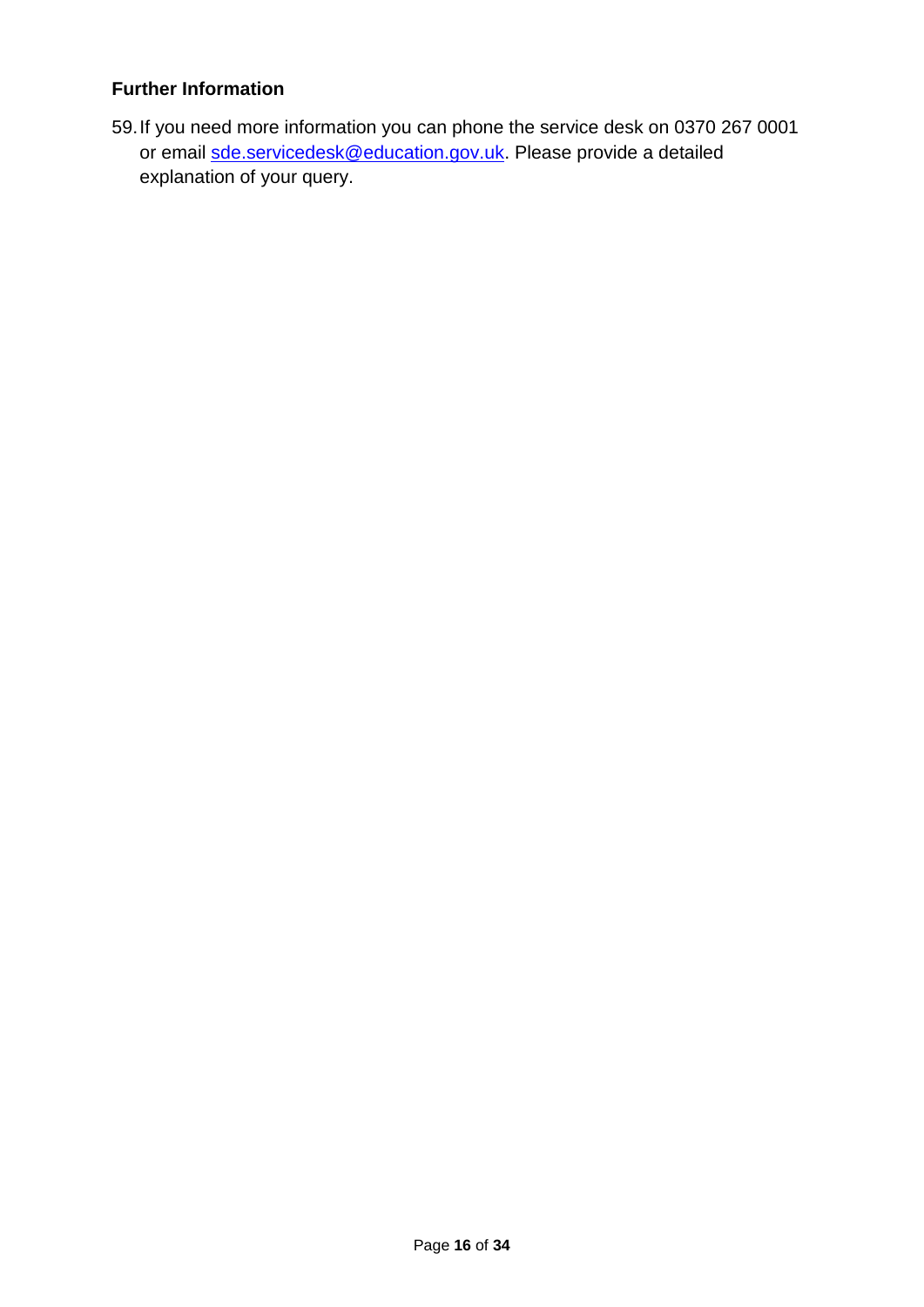# **Contents of the qualification achievement rates dataset for records created from the ILR**

#### **Source or derivation of fields in the qualification achievement rates dataset**

60.The five reference files used in some of the derivations are as follows:

- a) The 2017/2018 Framework lookup file this file holds programme aim information from the Learning Aims Reference System (LARS) as at the hard close of the 2017 to 2018 ILR (18 October 2018).
- b) The 2017/2018 Standard lookup file this file holds programme aim information from the Learning Aims Reference System (LARS) at the hard close of the 2017 to 2018 ILR (18 October 2018).
- c) The 2017/2018 Provider Details file this file holds providers' details from the Provider and Organisation Information Management System (PIMS), as at 31 July 2018.
- d) The 2017/18 Funded Provider Details file this file holds details of providers who received funding for the funding year.
- e) The look up used to determine the delivery region and delivery local authority of a Delivery location postcode will be obtained from the National Statistics Postcode Lookup (UK) May 2018. This will be available to download from the Office of National Statistics website.

<span id="page-16-1"></span><span id="page-16-0"></span>

| Data item               | <b>Description</b>                                                                                                    | Data values                                        | Source (ILR) | <b>Derivation</b>                                                                                                                                                                                                                                                         |
|-------------------------|-----------------------------------------------------------------------------------------------------------------------|----------------------------------------------------|--------------|---------------------------------------------------------------------------------------------------------------------------------------------------------------------------------------------------------------------------------------------------------------------------|
| Age_Band                | A banding of the age on the start of the<br>apprenticeship programme.                                                 | $= 16$ to 18<br>$2 = 19$ to 23<br>$3 = 24$ or more | Derived      | Set to 1 if D_AgeAimStart is 0 to 18.<br>Set to 2 if D_AgeAimStart is 19 to 23.<br>Set to 3 if D AgeAimStart or 24 or greater, or unknown.                                                                                                                                |
| App_Stand_NoNetPay_Excl | Indicates a learner on a trailblazer pilot<br>standard without a net employer<br>contribution payment being recorded. | 0 or 1                                             | Derived      | Set to 1 if:<br>the Programme Type is 25, the Funding Model is 81;<br>and<br>the sum of the Payment Records in the ILR<br>Apprenticeship Financial Record entity with codes 1<br>and 2 MINUS the sum of the Payment Records with<br>code 3 is zero<br>Otherwise set to 0. |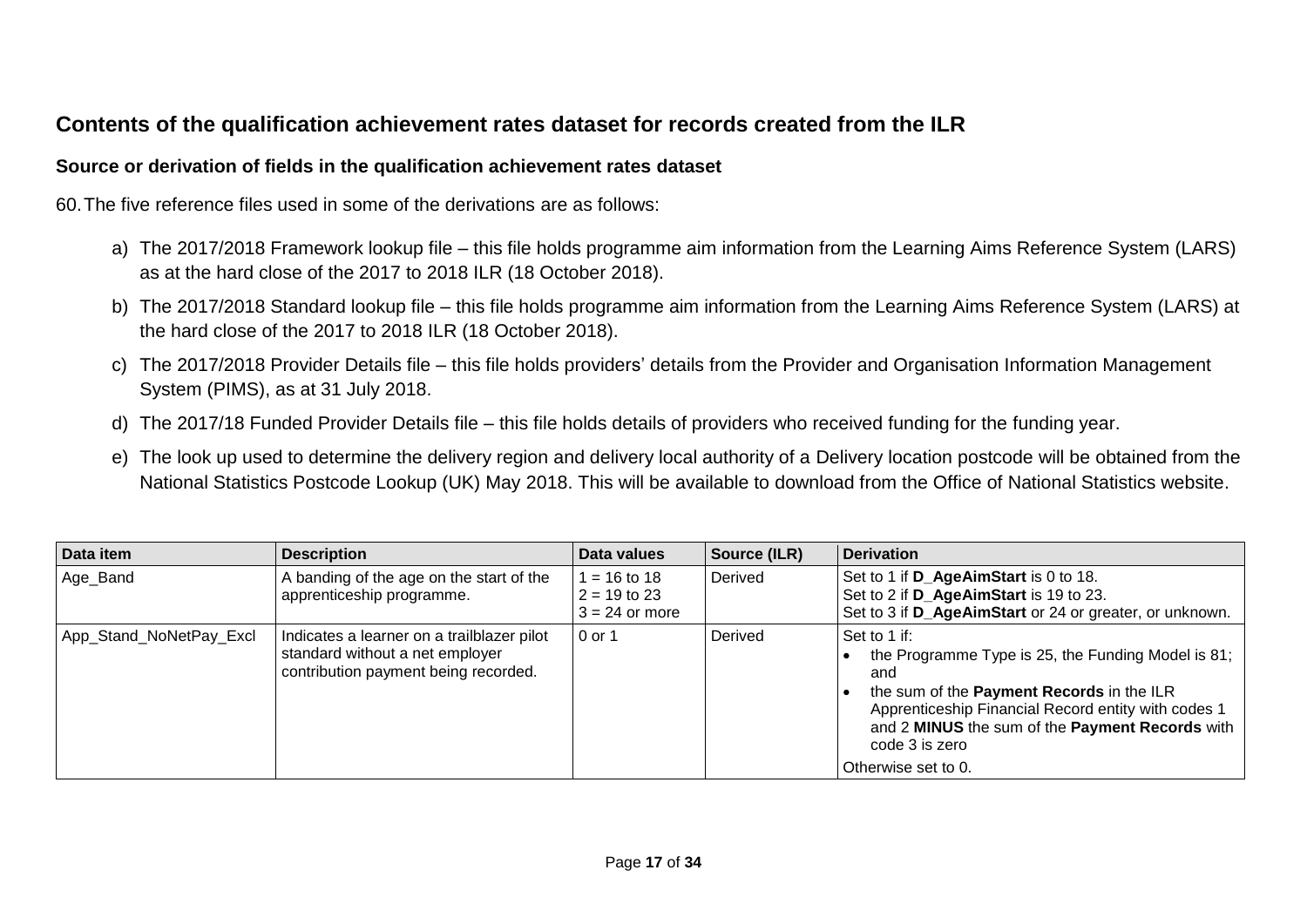| Data item                         | <b>Description</b>                                                                                                                                                                                                                                | <b>Data values</b> | Source (ILR)                           | <b>Derivation</b>                                                                                                                                                                                                                                                                                                                                                                                                 |
|-----------------------------------|---------------------------------------------------------------------------------------------------------------------------------------------------------------------------------------------------------------------------------------------------|--------------------|----------------------------------------|-------------------------------------------------------------------------------------------------------------------------------------------------------------------------------------------------------------------------------------------------------------------------------------------------------------------------------------------------------------------------------------------------------------------|
| ClassLearn_Excl                   | Indicates that the programme aim is a<br>classroom learning aim reported through<br>the<br>employer responsive funding stream.<br>Classroom learning aims reported<br>through the employer responsive funding<br>stream are not included in QARs. |                    | Derived                                | For ILR files for 2013 to 2014 onwards, set to 1 if the<br><b>Programme Type</b> is 2, 3, 10, 20, 21; 22, 23 or 25 and<br>there is a Learning Delivery Funding and Monitoring<br>Type of 'LDM' with a Learning Delivery Funding and<br>Monitoring Code of 125 (Non-workplace learning in<br>employer responsive funding model).<br>Otherwise set to 0.                                                            |
| CompStatus                        | The completion status of the programme<br>aim.                                                                                                                                                                                                    |                    |                                        | ILR standard files   Set to Completion Status.                                                                                                                                                                                                                                                                                                                                                                    |
| D AchieveRateStatus               | The status of the learning aim for<br>calculating QARs.                                                                                                                                                                                           |                    | / Derived                              | ILR standard files   For ILR files for 2013 to 2014, set to the value of the ILR<br>derived variable P_ProgStatus.<br>For ILR files for 2014 to 2015 onwards, set to the value of<br>the ILR derived variable D SuccessRateStatus.                                                                                                                                                                                |
| D_AgeAimStart                     | The age of the apprentice on the start<br>date of the programme aim.                                                                                                                                                                              |                    |                                        | ILR standard files Set to the value of the ILR derived variable<br>D_AgeAimStart.                                                                                                                                                                                                                                                                                                                                 |
| Datasource                        | The source of the record on the QARs<br>dataset, which is either the ILR or the<br>LEOP dataset.                                                                                                                                                  | <b>ILR</b>         | Derived                                | Set to 'ILR'.                                                                                                                                                                                                                                                                                                                                                                                                     |
| <b>DelLocPostCode</b>             | The postcode of the delivery location.                                                                                                                                                                                                            |                    |                                        | ILR standard files   Set to Delivery Location Postcode.                                                                                                                                                                                                                                                                                                                                                           |
| DelLocPostCode_GOR                | The delivery location postcode<br>Government office region.                                                                                                                                                                                       |                    | Postcode lookup                        | Obtained from the National Statistics Postcode Lookup<br>(UK) May 2018.                                                                                                                                                                                                                                                                                                                                           |
| DelLocPostCode_LocalAuthor<br>ity | The delivery location postcode local<br>authority district.                                                                                                                                                                                       |                    | Postcode lookup                        | Obtained from the National Statistics Postcode Lookup<br>(UK) May 2018.                                                                                                                                                                                                                                                                                                                                           |
| Ethnicity                         | The apprentice's ethnic background.                                                                                                                                                                                                               |                    | ILR standard files   Set to Ethnicity. |                                                                                                                                                                                                                                                                                                                                                                                                                   |
| FreeMeals                         | Indicates that the learner is eligible for<br>free meals, or is eligible and receiving<br>free meals. 19+ learners are not eligible<br>for free meals.                                                                                            |                    | Derived                                | For ILR files for 2013 to 2014, set to -1.<br>For ILR files for 2014 to 2015 onwards if the Learner<br>Funding and Monitoring Type is 'FME' and the<br>Learner Funding and Monitoring Code is 1 or 2 (14-15<br>year old learner is eligible for free meals OR 16-19 year<br>old learner is eligible for and in receipt of free meals), set<br>to the Learner Funding and Monitoring Code,<br>otherwise set to -1. |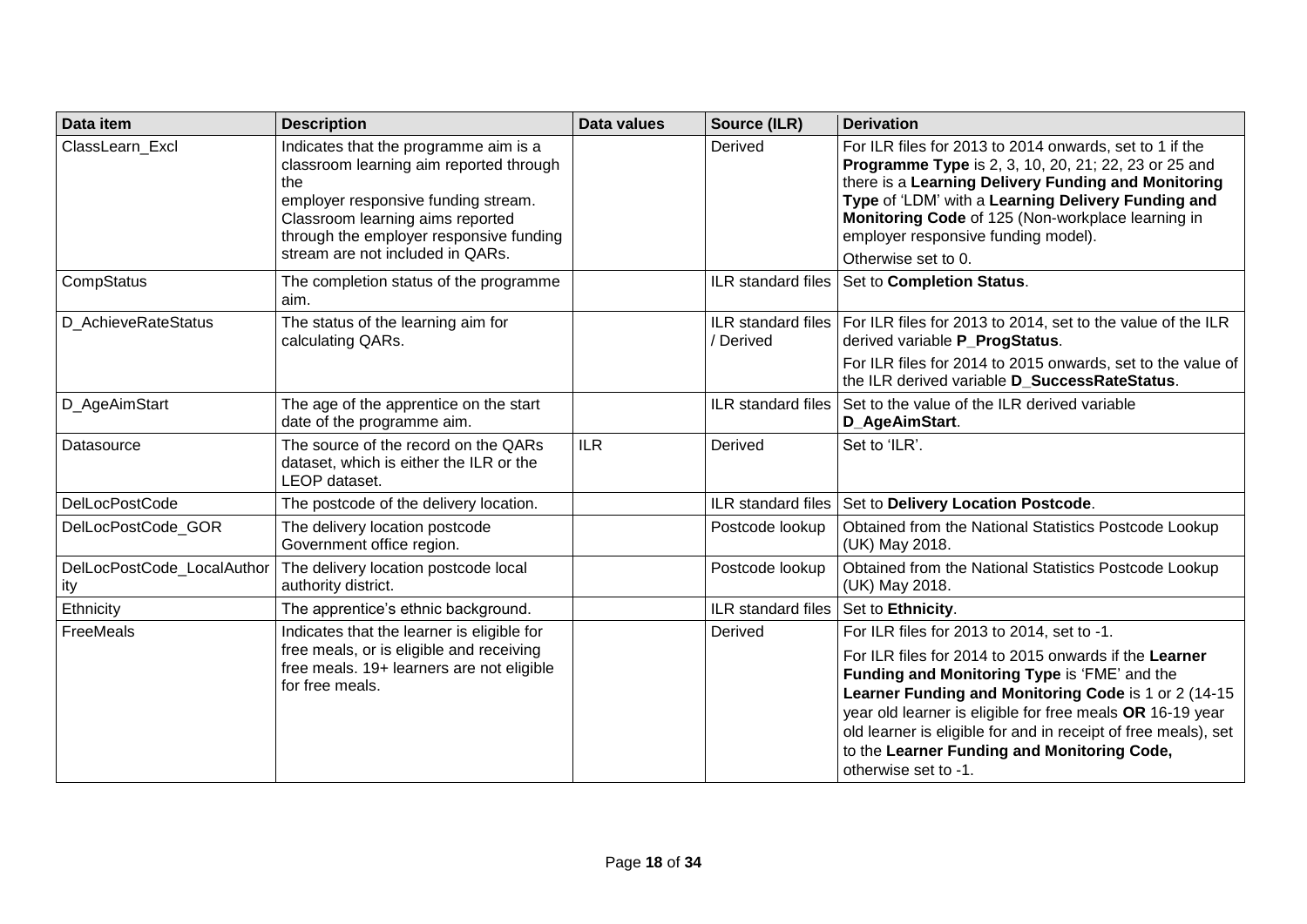| Data item                   | <b>Description</b>                                                                                                                                                                                                  | Data values | Source (ILR)              | <b>Derivation</b>                                                                                                                                                                                                                                                                                                                      |
|-----------------------------|---------------------------------------------------------------------------------------------------------------------------------------------------------------------------------------------------------------------|-------------|---------------------------|----------------------------------------------------------------------------------------------------------------------------------------------------------------------------------------------------------------------------------------------------------------------------------------------------------------------------------------|
| Fund_Qual_Excl              | Indicates that the learner has withdrawn<br>from a learning aim before the qualifying<br>number of days for funding has been<br>met.<br>(The qualifying period for funding aims                                     | 0 or 1      | Derived                   | The planned duration of the aim, in days, is the difference<br>between the Learning Start Date and the Learning<br><b>Planned End Date.</b>                                                                                                                                                                                            |
|                             |                                                                                                                                                                                                                     |             |                           | The actual duration of the aim, in days is the difference<br>between the Learning Start Date and the Learning<br><b>Actual End Date.</b>                                                                                                                                                                                               |
|                             | with a planned duration of less than 14<br>days is 1 day. Fund_Qual_Excl is always<br>set to 0 for aims with a planned duration<br>of less than 14 days.)<br>This does not apply to trailblazer pilot<br>standards. |             |                           | Set to 1 if the Programme type is not 25; and<br>the planned duration is 168 days or more, the actual<br>duration is less than 42 days and the Completion<br>Status is 3 (Withdrawn); or<br>the planned duration is between 14 and 167 days,<br>the actual duration is less than 14 days and the<br>Completion Status is 3 (Withdrawn) |
| FworkCode                   | Framework code.                                                                                                                                                                                                     |             | <b>ILR</b> standard files | Otherwise set to 0.<br>Set to Framework Code.                                                                                                                                                                                                                                                                                          |
| FworkName                   | Framework name.                                                                                                                                                                                                     |             | Derived                   | Set to FworkName from the framework lookup.                                                                                                                                                                                                                                                                                            |
| L PriorPcode                | The apprentice's home postcode.                                                                                                                                                                                     |             | ILR standard files        | Set to L_PriorPcode (Postcode prior to enrolment)                                                                                                                                                                                                                                                                                      |
| L PriorPcode GOR            | The apprentice's home postcode<br>Government office region.                                                                                                                                                         |             | Postcode lookup           | Obtained from the National Statistics Postcode Lookup<br>(UK) May 2018.                                                                                                                                                                                                                                                                |
| L_PriorPcode_LocalAuthority | The apprentice's home postcode local<br>authority district.                                                                                                                                                         |             | Postcode lookup           | Obtained from the National Statistics Postcode Lookup<br>(UK) May 2018.                                                                                                                                                                                                                                                                |
| LearnActEndDate             | The learning actual end date<br>(DDMMYYYY).                                                                                                                                                                         |             |                           | ILR standard files   Set to Learning Actual End Date.                                                                                                                                                                                                                                                                                  |
| LearnAimBelowMS             | Indicates whether the programme aim is<br>classified as being below the minimum<br>standards threshold.                                                                                                             | 0 or 1      | Derived                   | See paragraphs 52 and 58 for details of how the<br>classification below minimum standards is derived.<br>Set to 1 if the programme aim is classified as being                                                                                                                                                                          |
|                             |                                                                                                                                                                                                                     |             |                           | below minimum standards. Otherwise set to 0.                                                                                                                                                                                                                                                                                           |
| LearnPlanEndDate            | The learning planned end date<br>(DDMMYYYY).                                                                                                                                                                        |             |                           | ILR standard files   Set to Learning Planned End Date.                                                                                                                                                                                                                                                                                 |
| LearnRefNumber              | The learner reference number.                                                                                                                                                                                       |             |                           | ILR standard files Set to Learner Reference Number.                                                                                                                                                                                                                                                                                    |
| LearnStartDate              | The learning start date (DDMMYYYY).                                                                                                                                                                                 |             |                           | ILR standard files   Set to Learning Start Date.                                                                                                                                                                                                                                                                                       |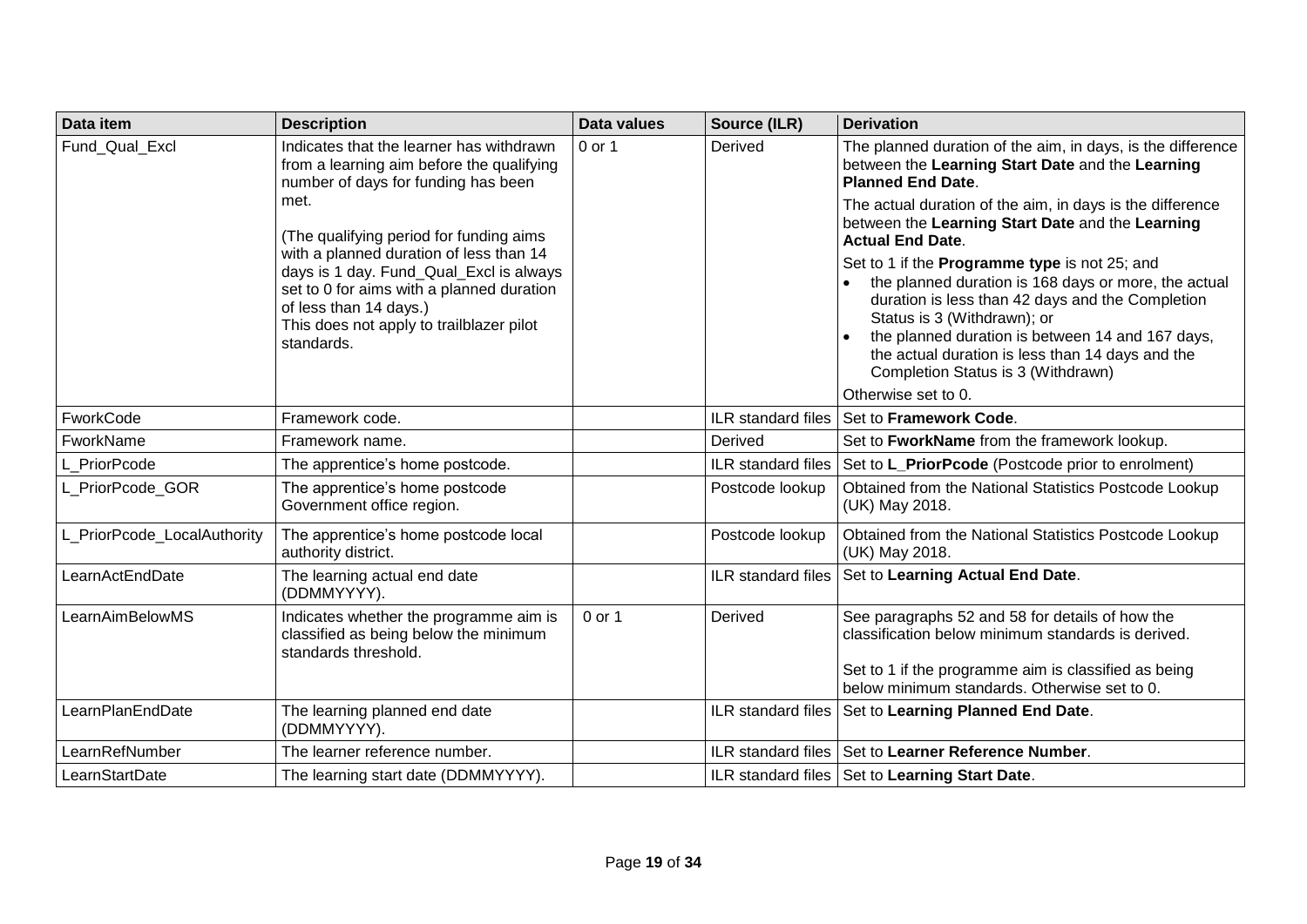| Data item              | <b>Description</b>                                                                                                       | Data values | Source (ILR)       | <b>Derivation</b>                                                                                                                                                                                                                                                                                                                                                     |
|------------------------|--------------------------------------------------------------------------------------------------------------------------|-------------|--------------------|-----------------------------------------------------------------------------------------------------------------------------------------------------------------------------------------------------------------------------------------------------------------------------------------------------------------------------------------------------------------------|
| <b>LLDDHealthProb</b>  | Indicates whether the apprentice<br>considers that they have a learning<br>difficulty, disability or health problem.     |             | ILR standard files | Set to LLDD and Health Problem.                                                                                                                                                                                                                                                                                                                                       |
| Not Funded Excl        | Identifies whether an apprenticeship has<br>ever received funding from us. Non-<br>funded aims are not included in QARs. | 0 or 1      | Derived            | Set to 0 if the Funding Model is not 99 (No ESFA<br>funding) in any year. Otherwise set to 1.                                                                                                                                                                                                                                                                         |
| Outcome                | The learning outcome of the programme<br>aim.                                                                            |             | ILR standard files | Set to Outcome.                                                                                                                                                                                                                                                                                                                                                       |
| Overdue_Continuing_Aim | Indicates whether the aim is an overdue<br>continuing aim.                                                               | $0$ or 1    | Derived            | Set to 1 if the aim is an overdue continuing learning aim<br>(as identified in paragraph 39), otherwise set to 0.                                                                                                                                                                                                                                                     |
| Overdue Planned Break  | Indicates whether the aim is an overdue<br>planned break.                                                                | 0 or 1      | Derived            | Set to 1 if the aim is an overdue planned break (as<br>identified in paragraphs 40 to 45), otherwise set to 0.                                                                                                                                                                                                                                                        |
| P_Ach_Overall          | For the overall QAR measure, this<br>indicates whether the programme aim<br>has been achieved.                           | 0 or 1      | Derived            | Set to 1 if:<br>D_AchieveRateStatus is 1 (Achieved); and<br>$\bullet$<br>the Learning Actual End Date is not later than 31<br><b>July 2018</b><br>Otherwise set to 0.                                                                                                                                                                                                 |
| P_Ach_Timely           | For the timely QAR measure, this<br>indicates whether the programme aim<br>has been achieved.                            | 0 or 1      | Derived            | Set to 1 if:<br>D_AchieveRateStatus is 1 (Achieved);<br>$\bullet$<br>the Learning Planned End Date is not later than 31<br>$\bullet$<br>July 2018; and<br>the Learning Actual End Date is on or before the<br>Learning Planned End Date, or no more than 90<br>days after it; and<br>the Programme Type is not 25 (Apprenticeship<br>standard)<br>Otherwise set to 0. |
| P_Actendyr             | The actual end year of the programme<br>aim<br>$(20$ <sub>-</sub> $)$ .                                                  |             | Derived            | Set to the first calendar year of the funding period the<br>Learning Actual End Date falls in.<br>(For example, if the Learning Actual End Date falls in<br>the 2017 to 2018 funding year, <b>P_Actendyr</b> has the<br>value of 2017)                                                                                                                                |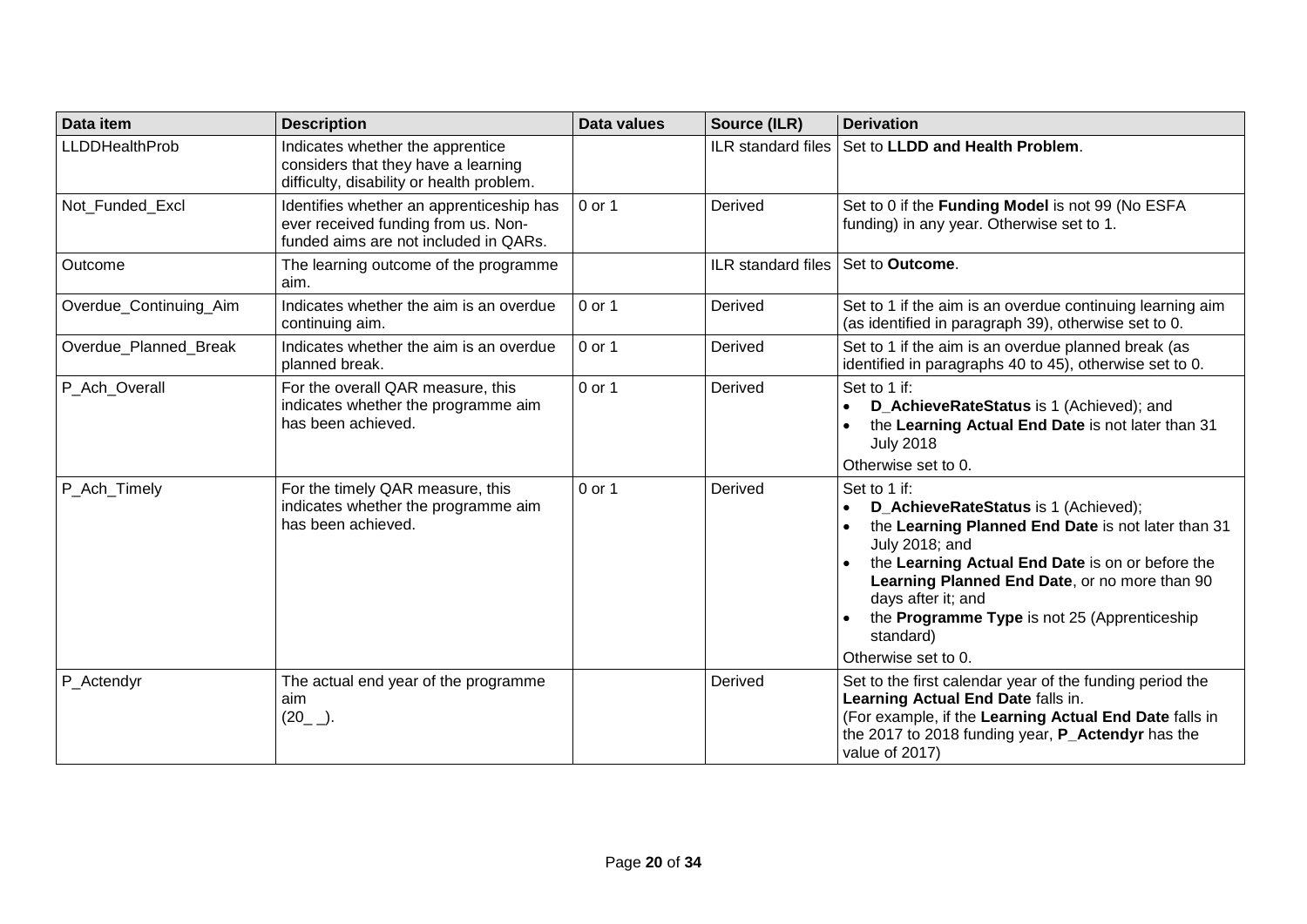| Data item       | <b>Description</b>                                                                                              | Data values | Source (ILR)       | <b>Derivation</b>                                                                                                                                                                                                                                             |
|-----------------|-----------------------------------------------------------------------------------------------------------------|-------------|--------------------|---------------------------------------------------------------------------------------------------------------------------------------------------------------------------------------------------------------------------------------------------------------|
| P_Count_Overall | For the overall QAR measure, this<br>indicates whether the record should be<br>counted towards the overall QAR. | 0 or 1      | Derived            | Set to 1 if:<br>(Learning Actual End Date is present; and<br>the Learning Actual End Date is no later than 31<br>July 2018); or<br><b>Overdue_Continuing_Aim = 1; or</b><br>$\bullet$<br><b>Overdue_Planned_Break = 1</b><br>$\bullet$<br>Otherwise set to 0. |
| P_Count_Timely  | For the timely QAR measure, this<br>indicates whether the record should be<br>counted towards the timely QAR.   | 0 or 1      | Derived            | Set to 1 if:<br>the Learning Planned End Date is no later than 31<br>$\bullet$<br>July 2018; and<br>the Programme Type is not 25 (Apprenticeship<br>$\bullet$<br>standard)<br>Otherwise set to 0.                                                             |
| P_Expendyr      | The expected end year of the programme<br>aim $(20$ $)$ .                                                       |             | Derived            | Set to the value of the first calendar year of the funding<br>period the Learning Planned End Date falls in.<br>(For example, if the Learning Planned End Date falls in<br>the 2017 to 2018 funding year, P_Expendyr has the<br>value of 2017)                |
| P_Hybridendyr   | The hybrid end year of the programme<br>aim<br>$(20$ <sub>--</sub> ).                                           |             | Derived            | Set to:<br>the actual learning end year (P_Actendyr); or<br>$\bullet$<br>the expected learning end year (P_Expendyr);<br>$\bullet$<br>the reporting year<br>whichever is higher.                                                                              |
| P_Startyr       | The start year of the programme aim<br>$(20$ <sub>--</sub> ).                                                   |             | Derived            | Set to the value of the first calendar year of the funding<br>period the Learning Start Date falls in.<br>(For example, if the Learning Start Date falls in the 2017<br>to 2018 funding year, P_Startyr is set to 2017)                                       |
| PathwayCode     | The pathway of the apprenticeship<br>framework being undertaken.                                                |             | ILR standard files | Set to Apprenticeship Pathway.                                                                                                                                                                                                                                |
| PathwayName     | The pathway name on the final matched<br>record.                                                                |             | Derived            | Set to PathwayName from the framework lookup.                                                                                                                                                                                                                 |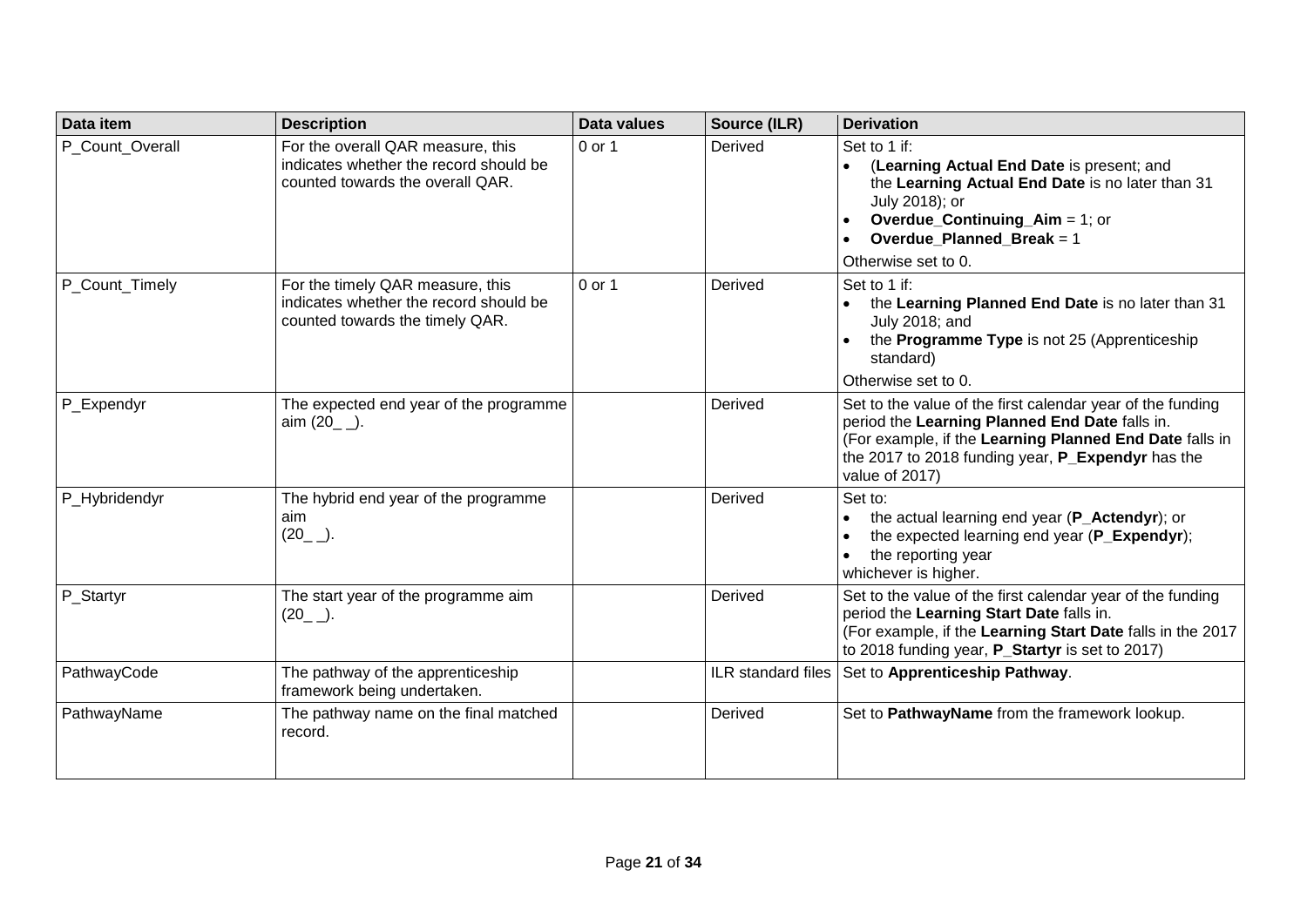| Data item               | <b>Description</b>                                                                                                                                                                                                                                                                                                                                                    | Data values | Source (ILR) | <b>Derivation</b>                                                                                                                                                                                                                                                                                                                                                                                                                                                                                                                                                                                                                              |
|-------------------------|-----------------------------------------------------------------------------------------------------------------------------------------------------------------------------------------------------------------------------------------------------------------------------------------------------------------------------------------------------------------------|-------------|--------------|------------------------------------------------------------------------------------------------------------------------------------------------------------------------------------------------------------------------------------------------------------------------------------------------------------------------------------------------------------------------------------------------------------------------------------------------------------------------------------------------------------------------------------------------------------------------------------------------------------------------------------------------|
| Pilot Excl              | Apprenticeship seasonal worker pilot<br>learning aims are not included in QARs.                                                                                                                                                                                                                                                                                       | 0 or 1      | Derived      | Set to 1 if and there is a Learning Delivery Funding<br>and Monitoring Type of 'LDM' with a Learning Delivery<br>Funding and Monitoring Code of 348 (Apprenticeship<br>seasonal worker pilot).                                                                                                                                                                                                                                                                                                                                                                                                                                                 |
| Plan Break Overall Excl | For the overall QAR measure, this<br>indicates that the apprentice is on a<br>planned break. Planned break aims are<br>not included in QAR.                                                                                                                                                                                                                           | 0 or 1      | Derived      | Set to 1 if:<br>D_AchieveRateStatus is 11 or 12;<br>$\bullet$<br><b>Overdue_Plan_Break</b> = $0$ ; and<br>$\bullet$<br>the Learning Actual End Date is no later than 31<br>$\bullet$<br><b>July 2018</b><br>Otherwise set to 0.                                                                                                                                                                                                                                                                                                                                                                                                                |
| Plan_Break_Timely_Excl  | For the timely QAR measure, this<br>indicates whether the apprentice is on a<br>planned break. Planned break aims are<br>not included in QAR.                                                                                                                                                                                                                         | 0 or 1      | Derived      | Set to 1 if:<br>D_AchieveRateStatus is 11 or 12;<br>$\bullet$<br>the Learning Planned End Date is not later than 31<br>$\bullet$<br>July 2018; and<br>the Learning Actual End Date is on or before the<br>Learning Planned End Date, or no more than 90<br>days after it<br>Otherwise set to 0.                                                                                                                                                                                                                                                                                                                                                |
| PrimaryLLDD             | The primary learner disability, learning<br>difficulty or and heath problem of the<br>learner.<br>For learners who are continuing from<br>2014 to 2015, who had both a learning<br>difficulty and a learning disability a<br>provider does not have to identify which<br>is the primary category. When this occurs<br>the PrimaryLLDD field will not be<br>populated. |             |              | ILR standard files   For ILR files for 2014 to 2015, the value is taken from<br>either disability (LLDD and Health Problem Code where<br>the LLDD and Health Problem Type is 'DS') or from<br>learning difficulty (LLDD and Health Problem Code<br>where the LLDD and Health Problem Type is 'LD').<br>If disability and learning difficulty both contain a value of<br>99 (Not provided), set to 99.<br>If disability and learning difficulty both contain a value,<br>and both values are not 99 (Not provided), the field is not<br>populated.<br>If only disability or learning difficulty contains a value set<br>PrimaryLLDD as follows: |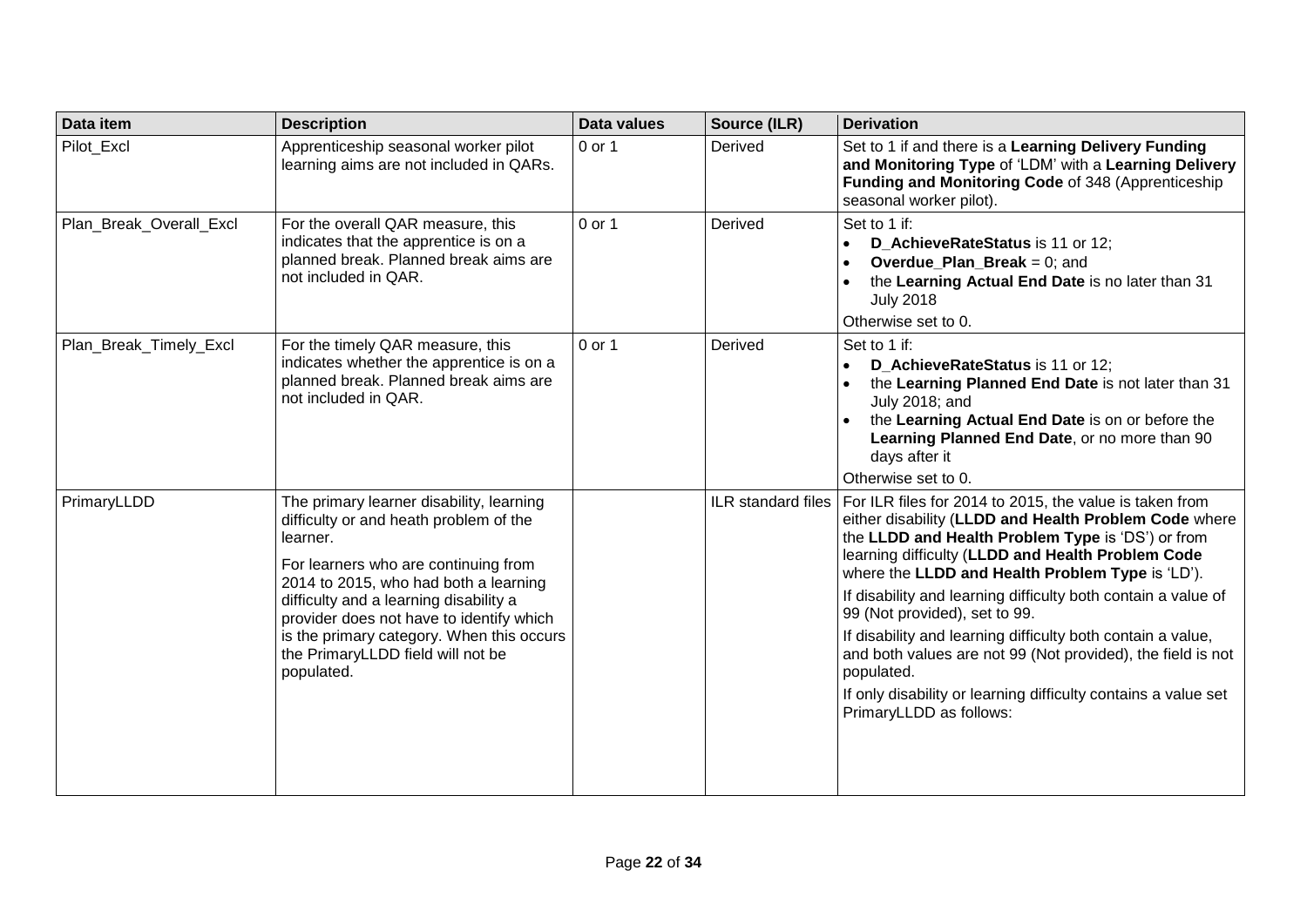| Data item          | <b>Description</b>                                                               | Data values                                    | Source (ILR)                                 | <b>Derivation</b>                                                                                                                                                                                                                                                                                                                                                                                                                                                                                                                                                                                                                                                                                                                                                                                                                                                                                      |
|--------------------|----------------------------------------------------------------------------------|------------------------------------------------|----------------------------------------------|--------------------------------------------------------------------------------------------------------------------------------------------------------------------------------------------------------------------------------------------------------------------------------------------------------------------------------------------------------------------------------------------------------------------------------------------------------------------------------------------------------------------------------------------------------------------------------------------------------------------------------------------------------------------------------------------------------------------------------------------------------------------------------------------------------------------------------------------------------------------------------------------------------|
|                    |                                                                                  |                                                |                                              | Set to 1 if disability is 6.<br>Set to 2 if disability is 90.<br>Set to 3 if learning difficulty is 90.<br>Set to 4 if disability is 1.<br>Set to 5 if disability is 2.<br>Set to 6 if disability is 3.<br>Set to 7 if disability is 9.<br>Set to 9 if disability is 7.<br>Set to 10 if learning difficulty is 1.<br>Set to 11 if learning difficulty is 2.<br>Set to 12 if learning difficulty is 10.<br>Set to 13 if learning difficulty is 11.<br>Set to 14 if learning difficulty is 20.<br>Set to 15 if disability is 10.<br>Set to 16 if disability is 8.<br>Set to 93 if disability is 4.<br>Set to 94 if learning difficulty is 19.<br>Set to 95 if disability is 5.<br>Set to 96 if learning difficulty is 97.<br>Set to 97 if disability is 97.<br>Set to 99 if disability or learning difficulty is 99.<br>For ILR files for 2015 to 2016 onwards set to LLDDCat<br>where PrimaryLLDD is 1. |
| PriorAttain        | The learner's prior attainment level.                                            |                                                | <b>ILR</b> standard files                    | Set to Prior Attainment.                                                                                                                                                                                                                                                                                                                                                                                                                                                                                                                                                                                                                                                                                                                                                                                                                                                                               |
| ProgType           | The programme type.                                                              |                                                |                                              | ILR standard files   Set to Programme Type.                                                                                                                                                                                                                                                                                                                                                                                                                                                                                                                                                                                                                                                                                                                                                                                                                                                            |
| Prv_Type           | The type of provider.                                                            |                                                | ILR 2017 to 2018<br>provider details<br>file | Obtained from the ILR 2017 to 2018 provider details file.                                                                                                                                                                                                                                                                                                                                                                                                                                                                                                                                                                                                                                                                                                                                                                                                                                              |
| QAR_Status_Overall | Indicates whether or not the record is<br>included in the provider's overall QAR | <b>QAR Inclusions</b><br><b>QAR Exclusions</b> | Derived                                      | Set to 'QAR Exclusions' if the aim is not included in<br>overall QAR calculations.                                                                                                                                                                                                                                                                                                                                                                                                                                                                                                                                                                                                                                                                                                                                                                                                                     |
|                    | calculations.                                                                    |                                                |                                              | Otherwise set to 'QAR Inclusions'.                                                                                                                                                                                                                                                                                                                                                                                                                                                                                                                                                                                                                                                                                                                                                                                                                                                                     |
|                    |                                                                                  |                                                |                                              | For most excluded aims, a specific exclusion flag will also<br>be set.                                                                                                                                                                                                                                                                                                                                                                                                                                                                                                                                                                                                                                                                                                                                                                                                                                 |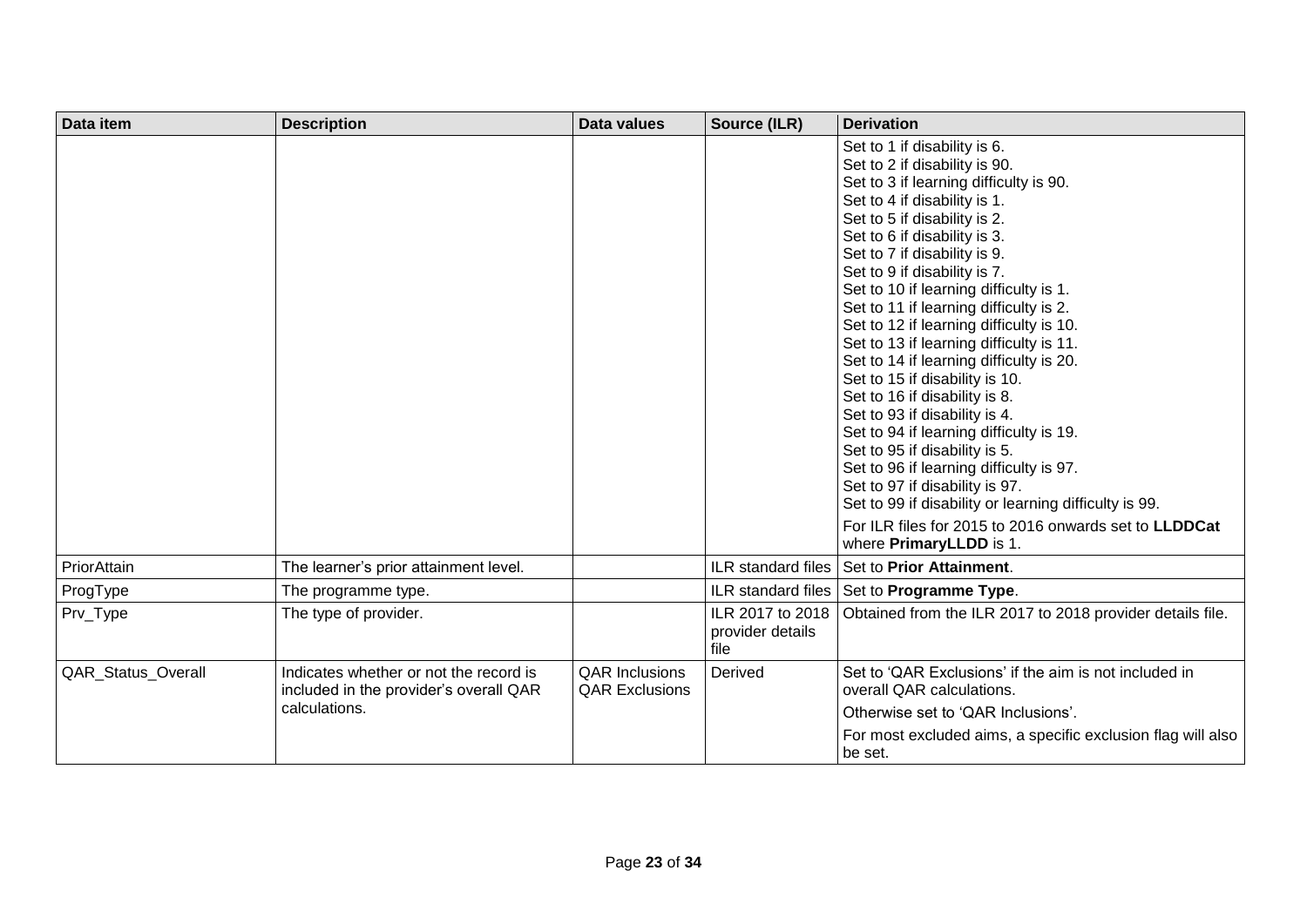| Data item              | <b>Description</b>                                                                                                     | <b>Data values</b>                             | Source (ILR)                                 | <b>Derivation</b>                                                                                                                                                                                                                                                                                                                                                                                                                                                                                                                         |
|------------------------|------------------------------------------------------------------------------------------------------------------------|------------------------------------------------|----------------------------------------------|-------------------------------------------------------------------------------------------------------------------------------------------------------------------------------------------------------------------------------------------------------------------------------------------------------------------------------------------------------------------------------------------------------------------------------------------------------------------------------------------------------------------------------------------|
| QAR_Status_Timely      | Indicates whether or not the record is<br>included in the provider's timely QAR<br>calculations.                       | <b>QAR Inclusions</b><br><b>QAR Exclusions</b> | Derived                                      | Set to 'QAR Exclusions' if the aim is not included in<br>timely QAR calculations.                                                                                                                                                                                                                                                                                                                                                                                                                                                         |
|                        |                                                                                                                        |                                                |                                              | Otherwise set to 'QAR Inclusions'.                                                                                                                                                                                                                                                                                                                                                                                                                                                                                                        |
|                        |                                                                                                                        |                                                |                                              | For most excluded aims, a specific exclusion flag will also<br>be set.                                                                                                                                                                                                                                                                                                                                                                                                                                                                    |
| SectorSubjectAreaTier1 | Sector subject area - the broad (tier 1)<br>classification of the subject of the<br>programme aim.                     |                                                | Derived                                      | Set to SectorSubjectAreaTier1 from the framework or<br>standard lookup.                                                                                                                                                                                                                                                                                                                                                                                                                                                                   |
| SectorSubjectAreaTier2 | The more specialised classification (tier<br>2) of the subject of the programme aim.                                   |                                                | Derived                                      | Set to SectorSubjectAreaTier2 from the framework or<br>standard lookup.                                                                                                                                                                                                                                                                                                                                                                                                                                                                   |
| Sex                    | The apprentice's sex.                                                                                                  |                                                | ILR standard files                           | Set to Sex.                                                                                                                                                                                                                                                                                                                                                                                                                                                                                                                               |
| StdCode                | Standard code.                                                                                                         |                                                | ILR standard files                           | Set to Standard Code.                                                                                                                                                                                                                                                                                                                                                                                                                                                                                                                     |
| StdName                | Standard name.                                                                                                         |                                                | Derived                                      | Set to StdName from the Standard lookup.                                                                                                                                                                                                                                                                                                                                                                                                                                                                                                  |
| Subcontractor_Name     | The subcontractor's name.                                                                                              |                                                | ILR 2017 to 2018<br>provider details<br>file | The name of the subcontracting provider, from the ILR<br>2017 to 2018 provider details file.                                                                                                                                                                                                                                                                                                                                                                                                                                              |
| Subcontractor_UKPRN    | The UKPRN of the partner provider that<br>delivered the main assessment aim or<br>competency aim of an apprenticeship. |                                                | Derived                                      | Set to the Subcontracted or Partnership UKPRN of the<br>competency learning aim of the apprenticeship. The<br>competency learning aims is identified from the LARS<br>Framework Aims table.                                                                                                                                                                                                                                                                                                                                               |
|                        |                                                                                                                        |                                                |                                              | The component aims of an apprenticeship programme<br>are those where:                                                                                                                                                                                                                                                                                                                                                                                                                                                                     |
|                        |                                                                                                                        |                                                |                                              | Aim Type is 3 (Component learning aim within a<br>$\bullet$<br>programme);<br><b>UKPRN</b> is the same as the <b>UKPRN</b> of the<br>$\bullet$<br>programme aim;<br>Learner Reference Number is the same as the<br>Learner Reference Number of the programme aim;<br><b>Framework Code is the same as the Framework</b><br>$\bullet$<br>Code of the programme aim;<br>Programme Type is the same as the Programme<br>Type of the programme aim; and<br>Learning Start Date is the same as the Learning<br>Start Date of the programme aim |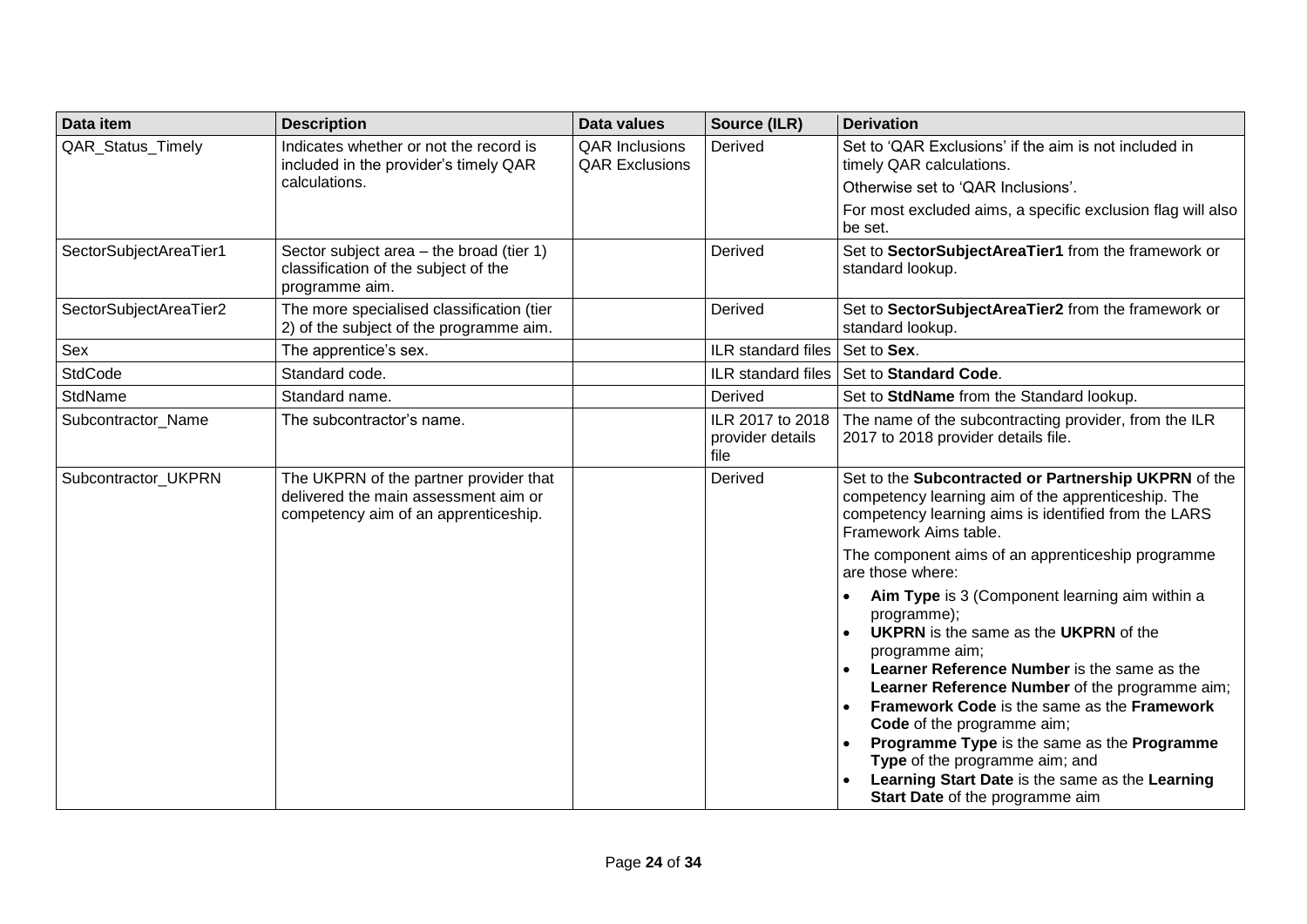| Data item             | <b>Description</b>                                                                                                                                                                | <b>Data values</b> | Source (ILR)       | <b>Derivation</b>                                                                                                                                                                                                                                                                                                                                                                                                          |
|-----------------------|-----------------------------------------------------------------------------------------------------------------------------------------------------------------------------------|--------------------|--------------------|----------------------------------------------------------------------------------------------------------------------------------------------------------------------------------------------------------------------------------------------------------------------------------------------------------------------------------------------------------------------------------------------------------------------------|
|                       |                                                                                                                                                                                   |                    |                    | Each component aim of the apprenticeship is checked<br>against the LARS Framework Aims table. The<br>component learning aim is the competency aim where:                                                                                                                                                                                                                                                                   |
|                       |                                                                                                                                                                                   |                    |                    | Learning Aim Reference is the same as<br><b>LearnAimRef</b> on the LARS Framework Aims table;<br>Framework Code is the same as FworkCode on the<br>LARS Framework Aims table;<br>Programme Type is the same as ProgType on the<br>LARS Framework Aims table;<br>Apprenticeship Pathway is the same as PwayCode<br>on the LARS Framework Aims table; and<br>FrameworkComponentType on the LARS<br>Framework Aims table is 1 |
| SWSupAimID            | The software supplier's aim identifier of<br>the aim.                                                                                                                             |                    |                    | ILR standard files   For ILR files for 2014 to 2015 onwards set to<br><b>SWSupAimID.</b>                                                                                                                                                                                                                                                                                                                                   |
| Transfer_Overall_Excl | For the overall QAR measure, this<br>indicates that the apprentice has<br>transferred to another programme within<br>the same provider. Transfer aims are not<br>included in QAR. | 0 or 1             | Derived            | Set to 1 if:<br>(D AchieveRateStatus is 7 or 8, or<br>(D AchieveRateStatus is 10 and Withdrawal<br>Reason is not 41)); and<br>the Learning Actual End Date is no later than 31<br><b>July 2018</b><br>Otherwise set to 0.                                                                                                                                                                                                  |
| Transfer_Timely_Excl  | For the timely QAR measure, this<br>indicates that the apprentice has<br>transferred to another programme within<br>the same provider. Transfer aims are not<br>included in QAR.  | $0$ or 1           | Derived            | Set to 1 if:<br>(D AchieveRateStatus is 7 or 8, or<br>(D_AchieveRateStatus is 10 and Withdrawal<br>Reason is not 41)); and<br>the Learning Planned End Date is no later than 31<br>July 2018; and<br>the Learning Actual End Date is on or before the<br>Learning Planned End Date, or no more than 90<br>days after it<br>Otherwise set to 0.                                                                             |
| <b>UKPRN</b>          | The UK provider reference number<br>(UKPRN).                                                                                                                                      |                    | ILR standard files | Set to UK Provider Reference Number.                                                                                                                                                                                                                                                                                                                                                                                       |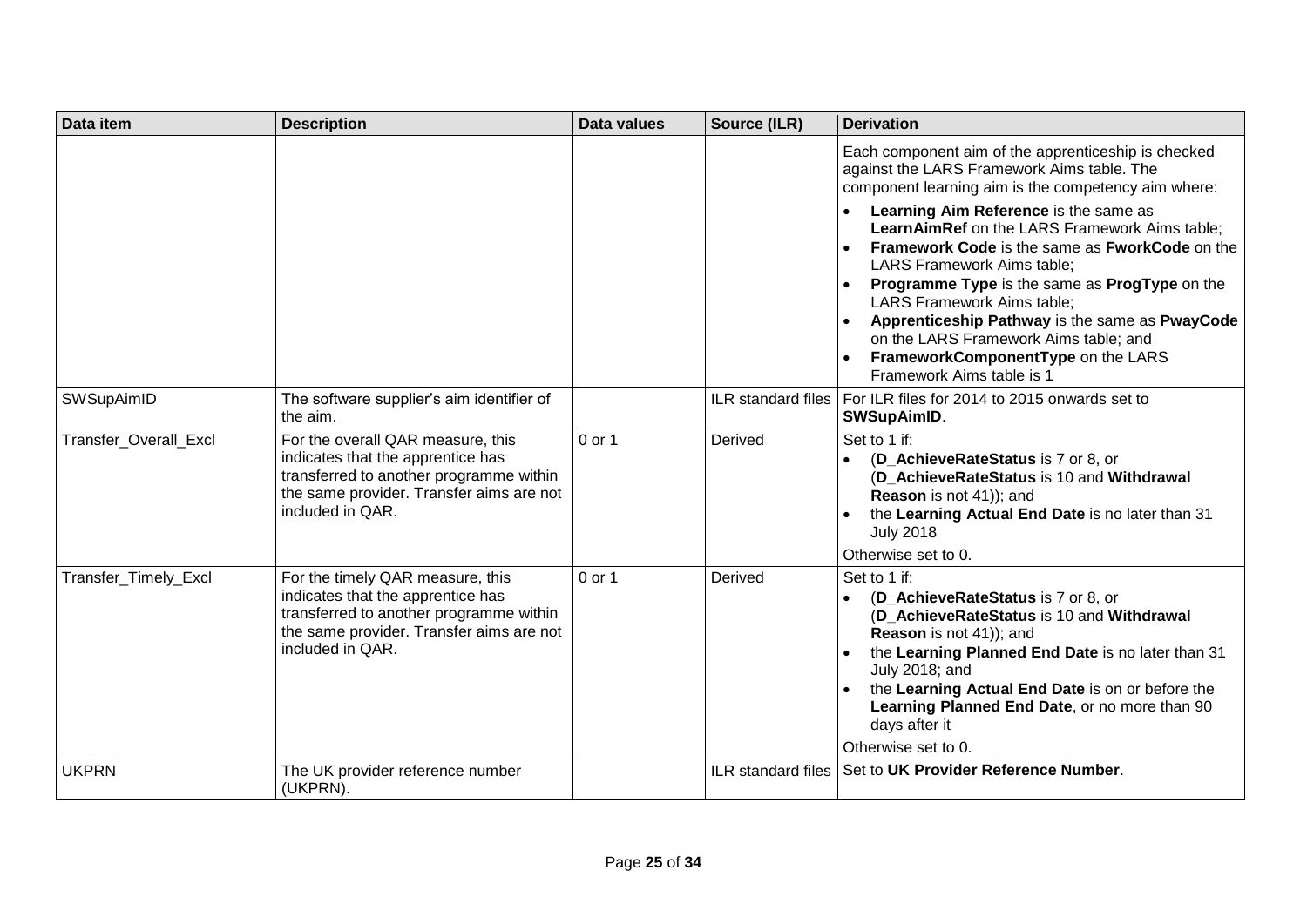| Data item        | <b>Description</b>                                                                                       | Data values | Source (ILR) | Derivation                                                                                                                                                                                                                                                 |
|------------------|----------------------------------------------------------------------------------------------------------|-------------|--------------|------------------------------------------------------------------------------------------------------------------------------------------------------------------------------------------------------------------------------------------------------------|
| UKPRN_orig       | The UKPRN of the programme aim<br>before the college merger process was<br>applied to a provider's data. |             | Derived      | See paragraphs 24 to 26 for information on setting this<br>field.                                                                                                                                                                                          |
| <b>ULN</b>       | Unique learner number.                                                                                   |             |              | ILR standard files   Set to Unique Learner Number.                                                                                                                                                                                                         |
| WithdrawalReason | The reason learning ended.                                                                               |             |              | ILR standard files Set to Withdrawal Reason.                                                                                                                                                                                                               |
| Year             | The current funding year for the QARs<br>dataset.                                                        | 2017/18     | Derived      | Set to '2017/18'.                                                                                                                                                                                                                                          |
| YearAimSubmitted | The funding year which the aim was<br>submitted in.                                                      |             | Derived      | Set to '2013/14' if the learning aim is taken from the 2013<br>to 2014 ILR; '2014/15' if from the 2014 to 2015 ILR;<br>'2015/16' if from the 2015 to 2016 ILR; '2016/17' if from<br>l the 2016 to 2017 ILR or '2017/18' if from the 2017 to l<br>2018 ILR. |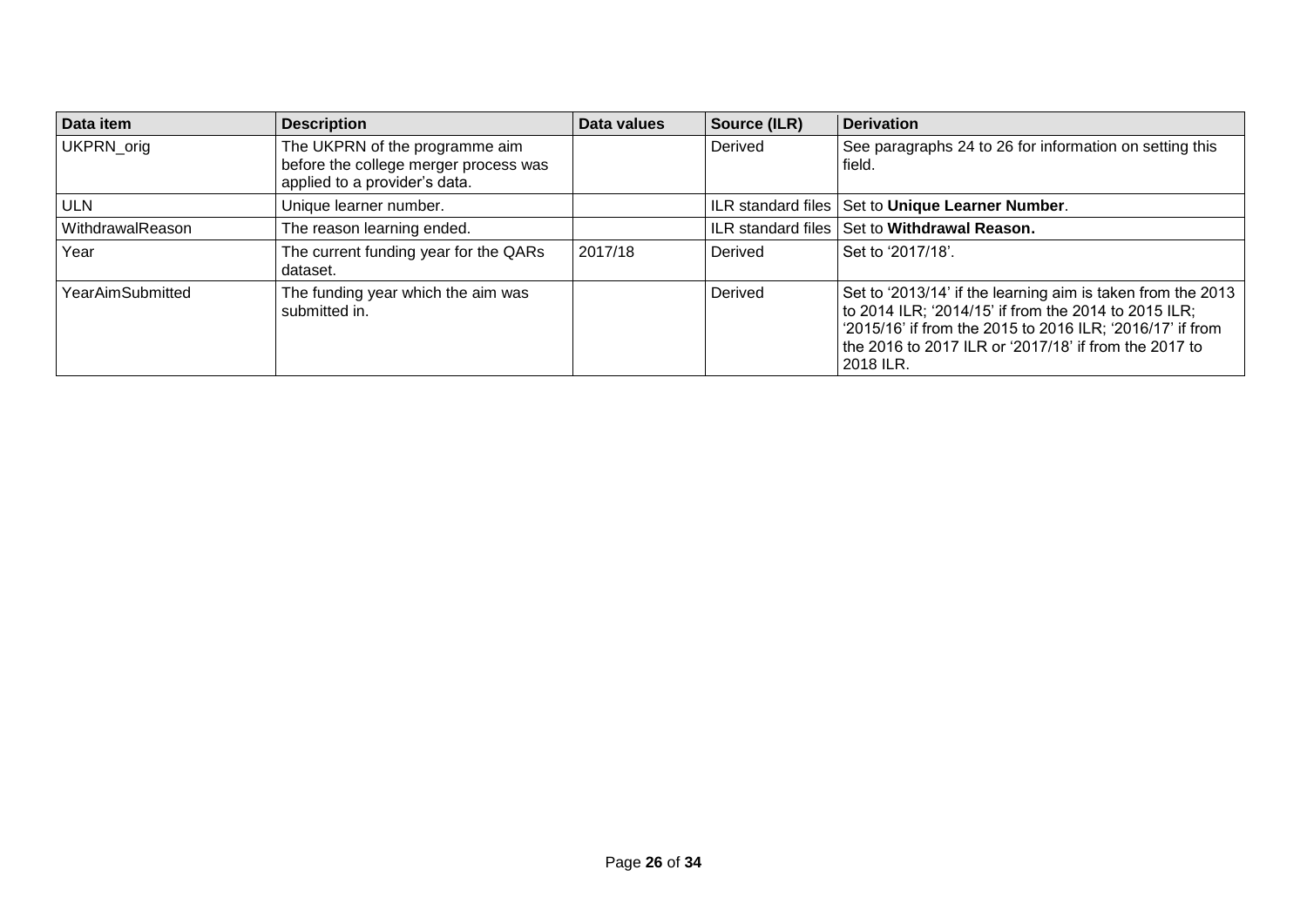# **Contents of the qualification achievement rates dataset for records created from the LEOP dataset**

#### **Source or derivation of fields in the qualification achievement rates dataset**

61.The reference files used in some of the derivations are as follows.

- a) The 2017/2018 Framework lookup file this file holds programme aim information from the Learning Aims Reference System (LARS) as at the hard close of the 2017 to 2018 ILR (18 October 2018).
- b) The 2017/2018 Provider Details file this file holds providers' details from the Provider and Organisation Information Management System (PIMS), as at 31 July 2018.
- c) The look-up used to determine the delivery region and delivery local authority of a delivery location postcode is obtained from the National Statistics Postcode Lookup (UK) May 2018. This will be available to download from the Office of National Statistics website.

<span id="page-26-1"></span><span id="page-26-0"></span>

| Data item               | <b>Description</b>                                                                                                                                                                                                                               | Data values                    | Source (LEOP)                 | <b>Derivation</b>                                                               |
|-------------------------|--------------------------------------------------------------------------------------------------------------------------------------------------------------------------------------------------------------------------------------------------|--------------------------------|-------------------------------|---------------------------------------------------------------------------------|
| Age_Band                | A banding of the apprentice's age at the<br>start of the apprenticeship programme.                                                                                                                                                               | $= 16$ to 18<br>$2 = 19$ to 23 | Derived                       | Set to 1 if D_AgeAimStart is 0 to 18.<br>Set to 2 if D_AgeAimStart is 19 to 23. |
|                         |                                                                                                                                                                                                                                                  | $3 = 24$ or more               |                               | Set to 3 if D_AgeAimStart or 24 or greater.                                     |
| App_Stand_NoNetPay_Excl | Indicates that the learner on a trailblazer<br>pilot standard has withdrawn without a net<br>employer contribution payment being<br>recorded.                                                                                                    | 0 or 1                         | Derived                       | Set to 0.                                                                       |
| ClassLearn Excl         | Indicates that the learning aim is a<br>classroom learning aim reported through<br>the<br>employer responsive funding stream.<br>Classroom learning aims reported through<br>the employer responsive funding stream<br>are not included in QARs. | $\Omega$                       | Derived                       | Set to 0.                                                                       |
| CompStatus              | The completion status of the programme<br>aim.                                                                                                                                                                                                   |                                | <b>LEOP</b> standard<br>files | Set to Completion Status.                                                       |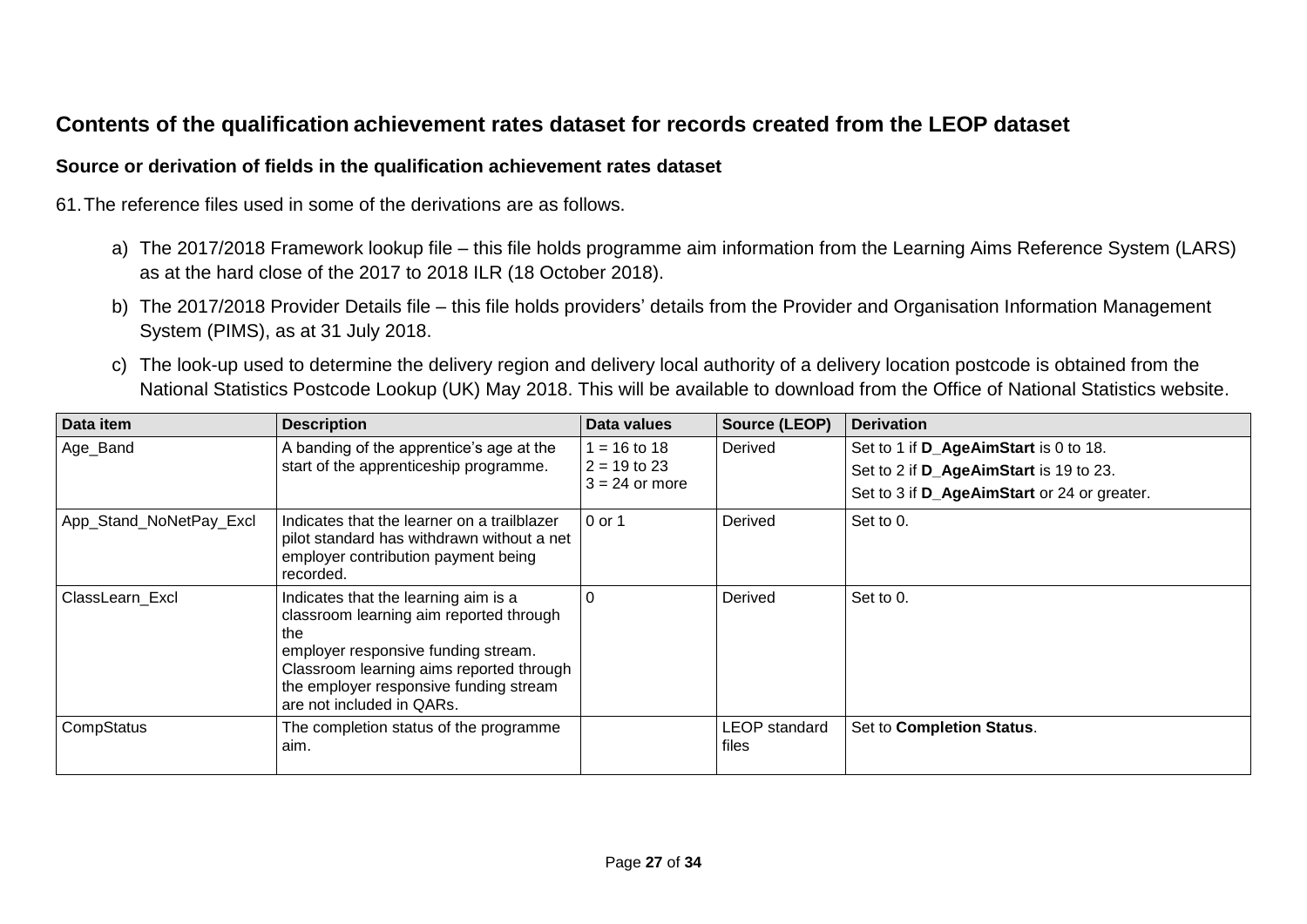| Data item                         | <b>Description</b>                                                                                                                                     | <b>Data values</b> | Source (LEOP)                   | <b>Derivation</b>                                                                                                                                                                                                                                                                                                                                                                                                                                                                                                                                                                                                                                                                                                                                                                              |
|-----------------------------------|--------------------------------------------------------------------------------------------------------------------------------------------------------|--------------------|---------------------------------|------------------------------------------------------------------------------------------------------------------------------------------------------------------------------------------------------------------------------------------------------------------------------------------------------------------------------------------------------------------------------------------------------------------------------------------------------------------------------------------------------------------------------------------------------------------------------------------------------------------------------------------------------------------------------------------------------------------------------------------------------------------------------------------------|
| D AchieveRateStatus               | The status of the learning aim for<br>calculating QARs.                                                                                                |                    | ILR standard<br>files / Derived | Set the value as follows.<br>set to 0 (Continuing) if the Learning Actual End<br>Date is not populated<br>set to 1 (Achieved) if the Learning Actual End Date<br>is populated and the Outcome is 1 (Achieved)<br>set to 11 (Apprentice is taking a planned break from<br>learning) if the Completion Status is 6 (Learner has<br>temporarily withdrawn from the aim due to an agreed<br>break in learning)<br>If none of the conditions above apply, set to 6 (Not<br>achieved).<br>(As the LEOP dataset does not include a 'Reason<br>Learning Ended' or a 'Withdrawal Reason',<br>D AchieveRateStatus values of 8 (Transfer to a new<br>aim at the same provider), 9 (Transfer to new provider)<br>and 10 (Transfer to a new provider forced by ESFA<br>intervention) cannot be determined.) |
| D_AgeAimStart                     | The age of the apprentice on the start<br>date of the programme aim.                                                                                   |                    | <b>LEOP</b> standard<br>files   | Set to D_AgeAimStart.                                                                                                                                                                                                                                                                                                                                                                                                                                                                                                                                                                                                                                                                                                                                                                          |
| Datasource                        | The source of the record on the QARs<br>dataset, which is either the ILR or the<br>LEOP dataset.                                                       | <b>LEOP</b>        | Derived                         | Set to LEOP.                                                                                                                                                                                                                                                                                                                                                                                                                                                                                                                                                                                                                                                                                                                                                                                   |
| DelLocPostCode                    | The postcode of the delivery location.                                                                                                                 |                    | <b>LEOP</b> standard<br>files   | Set to Delivery Location Postcode.                                                                                                                                                                                                                                                                                                                                                                                                                                                                                                                                                                                                                                                                                                                                                             |
| DelLocPostCode GOR                | The delivery location postcode<br>Government office region.                                                                                            |                    | Postcode lookup                 | Obtained from the National Statistics Postcode Lookup<br>(UK) May 2018.                                                                                                                                                                                                                                                                                                                                                                                                                                                                                                                                                                                                                                                                                                                        |
| DelLocPostCode_LocalAuthor<br>ity | The delivery location postcode local<br>authority.                                                                                                     |                    | Postcode lookup                 | Obtained from the National Statistics Postcode Lookup<br>(UK) May 2018.                                                                                                                                                                                                                                                                                                                                                                                                                                                                                                                                                                                                                                                                                                                        |
| Ethnicity                         | The apprentice's ethnic background.                                                                                                                    |                    | <b>LEOP</b> standard<br>files   | Set to Ethnicity.                                                                                                                                                                                                                                                                                                                                                                                                                                                                                                                                                                                                                                                                                                                                                                              |
| FreeMeals                         | Indicates that the learner is eligible for free<br>meals, or is eligible and receiving free<br>meals. 19+ learners are not eligible for<br>free meals. |                    | Derived                         | Set to 0.                                                                                                                                                                                                                                                                                                                                                                                                                                                                                                                                                                                                                                                                                                                                                                                      |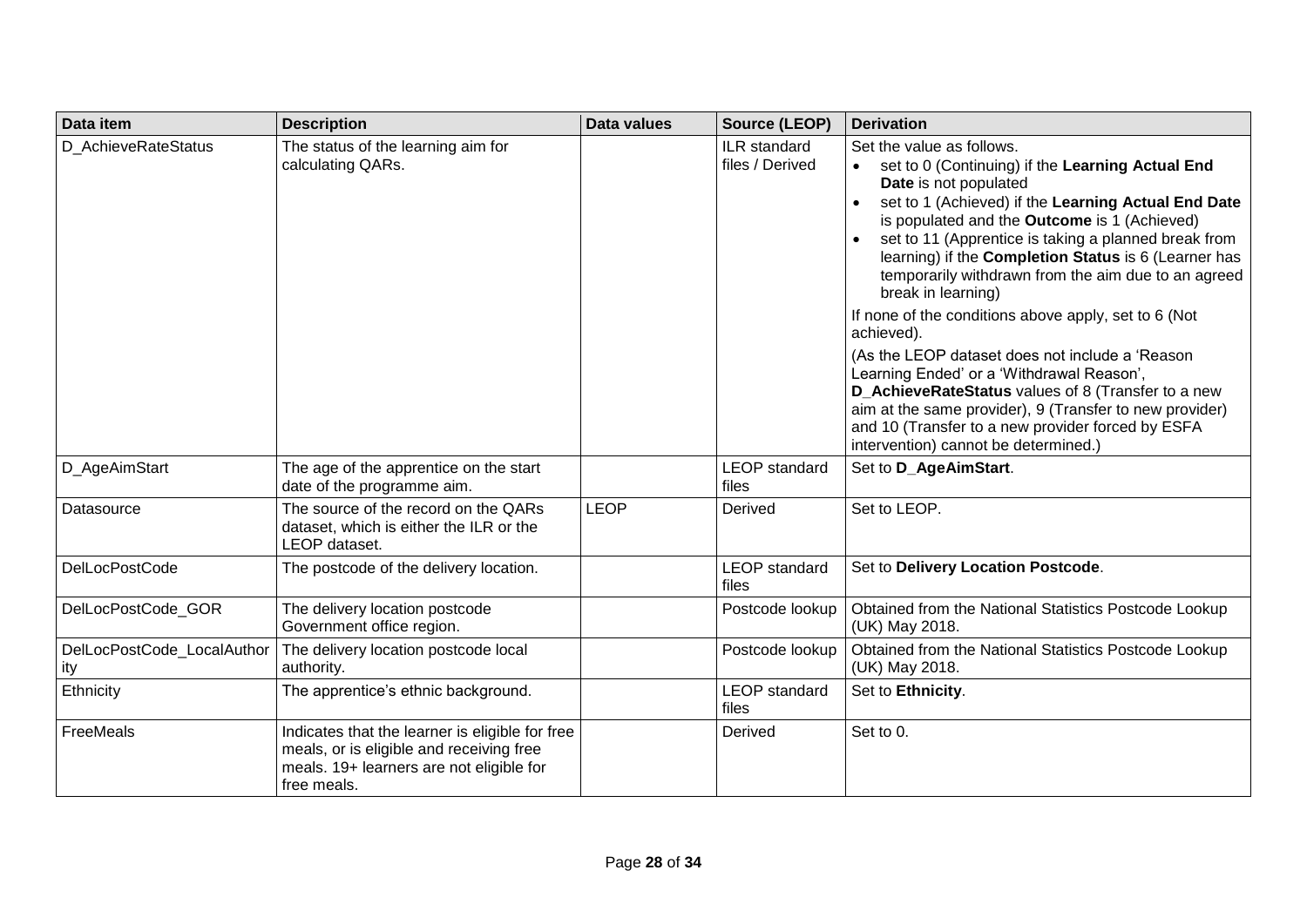| Data item                   | <b>Description</b>                                                                                                                                                                                                                                                                                                                       | <b>Data values</b> | <b>Source (LEOP)</b>           | <b>Derivation</b>                                                                                                                                                                                             |
|-----------------------------|------------------------------------------------------------------------------------------------------------------------------------------------------------------------------------------------------------------------------------------------------------------------------------------------------------------------------------------|--------------------|--------------------------------|---------------------------------------------------------------------------------------------------------------------------------------------------------------------------------------------------------------|
| Fund Qual Excl              | Indicates that the learner has withdrawn<br>from a learning aim before the qualifying<br>number of days for funding has been met.<br>(The qualifying period for funding aims<br>with a planned duration of less than 14<br>days is 1 day. Fund_Qual_Excl is always<br>set to 0 for aims with a planned duration of<br>less than 14 days) | $\Omega$           | Derived                        | Set to 0.                                                                                                                                                                                                     |
| FworkCode                   | Framework code.                                                                                                                                                                                                                                                                                                                          |                    | <b>LEOP</b> standard<br>files. | Set to Framework Code.                                                                                                                                                                                        |
| FworkName                   | Framework name.                                                                                                                                                                                                                                                                                                                          |                    | Derived                        | Set to FworkName from the framework lookup.                                                                                                                                                                   |
| L PriorPcode                | The apprentice's home postcode.                                                                                                                                                                                                                                                                                                          |                    | <b>LEOP</b> standard<br>files  | Set to Learner Home Postcode.                                                                                                                                                                                 |
| L PriorPcode GOR            | The apprentice's home postcode<br>Government office region.                                                                                                                                                                                                                                                                              |                    | Postcode lookup                | Obtained from the National Statistics Postcode Lookup<br>(UK) May 2018.                                                                                                                                       |
| L_PriorPcode_LocalAuthority | The apprentice's home postcode local<br>authority.                                                                                                                                                                                                                                                                                       |                    | Postcode lookup                | Obtained from the National Statistics Postcode Lookup<br>(UK) May 2018.                                                                                                                                       |
| LearnActEndDate             | The learning actual end date<br>(DDMMYYYY).                                                                                                                                                                                                                                                                                              |                    | <b>LEOP</b> standard<br>files  | Set to Learning Actual End Date.                                                                                                                                                                              |
| LearnAimBelowMS             | Indicates whether the learning aim is<br>classified as being below the minimum<br>standards threshold.                                                                                                                                                                                                                                   | 0 or 1             | Derived                        | See paragraphs 52 and 58 for details of how the<br>classification below minimum standards is derived.<br>Set to 1 if the programme aim is classified as being<br>below minimum standards. Otherwise set to 0. |
| LearnPlanEndDate            | The learning planned end date<br>(DDMMYYYY).                                                                                                                                                                                                                                                                                             |                    | <b>LEOP</b> standard<br>files  | Set to Learning Planned End Date.                                                                                                                                                                             |
| LearnRefNumber              | The learner reference number.                                                                                                                                                                                                                                                                                                            |                    | <b>LEOP</b> standard<br>file   | Set to Learner Reference Number.                                                                                                                                                                              |
| LearnStartDate              | The learning start date (DDMMYYYY).                                                                                                                                                                                                                                                                                                      |                    | <b>LEOP</b> standard<br>files  | Set to Learning Start Date.                                                                                                                                                                                   |
| <b>LLDDHealthProb</b>       | Indicates whether the apprentice<br>considers that they have a learning<br>difficulty, disability or health problem.                                                                                                                                                                                                                     |                    | <b>LEOP</b> standard<br>files  | Set to LLDD and Health Problem Indicator.                                                                                                                                                                     |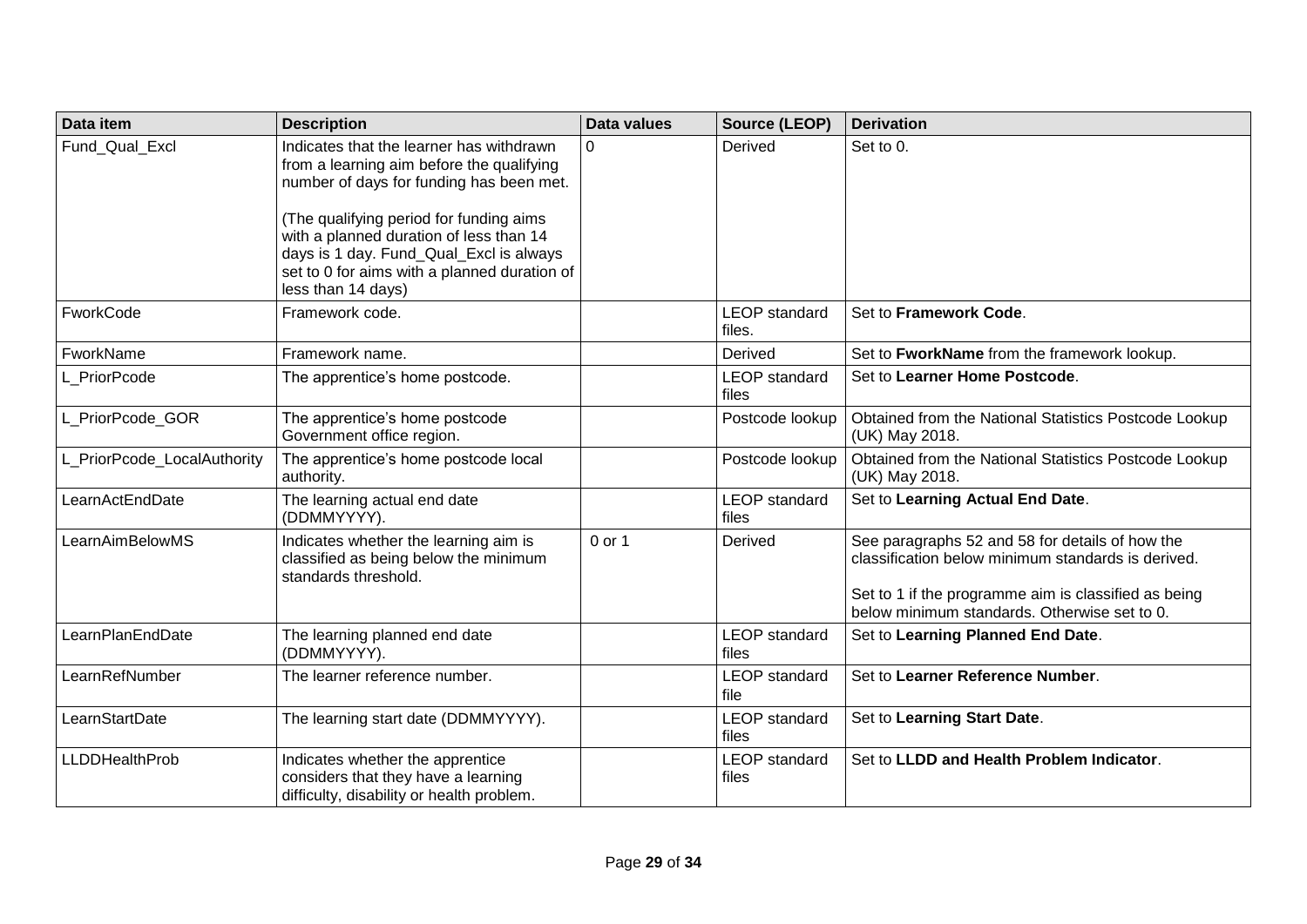| Data item              | <b>Description</b>                                                                                              | <b>Data values</b> | Source (LEOP)                 | <b>Derivation</b>                                                                                                                                                                                                                                                                                   |
|------------------------|-----------------------------------------------------------------------------------------------------------------|--------------------|-------------------------------|-----------------------------------------------------------------------------------------------------------------------------------------------------------------------------------------------------------------------------------------------------------------------------------------------------|
| Outcome                | The learning outcome of the programme<br>aim.                                                                   |                    | <b>LEOP</b> standard<br>files | Set to Outcome.                                                                                                                                                                                                                                                                                     |
| Overdue_Continuing_Aim | Indicates whether the aim is an overdue<br>continuing aim.                                                      | Not populated      | $\overline{\phantom{0}}$      | L.                                                                                                                                                                                                                                                                                                  |
| Overdue_Planned_Break  | Indicates whether the aim is an overdue<br>planned break.                                                       | Not populated      | $\overline{\phantom{0}}$      |                                                                                                                                                                                                                                                                                                     |
| P_Ach_Overall          | For the overall QAR measure, this<br>indicates whether the apprentice has<br>achieved the apprenticeship.       | 0 or 1             | Derived                       | Set to 1 if:<br>D_AchieveRateStatus is 1 (Achieved); and<br>the Learning Actual End Date is not later than 31<br><b>July 2018</b><br>Otherwise set to 0.                                                                                                                                            |
| P_Ach_Timely           | For the timely QAR measure, this<br>indicates whether the apprentice has<br>achieved the apprenticeship.        | 0 or 1             | Derived                       | Set to 1 if;<br>D_AchieveRateStatus is 1 (Achieved);<br>the Learning Planned End Date is not later than 31<br>$\bullet$<br>July 2018; and<br>the Learning Actual End Date is on or before the<br>$\bullet$<br>Learning Planned End Date, or no more than 90<br>days after it<br>Otherwise set to 0. |
| P_Actendyr             | The actual end year of the programme<br>aim<br>$(20_{-})$ .                                                     |                    | Derived                       | Set to the first calendar year of the funding period the<br>Learning Actual End Date falls in.<br>For example, if the Learning Actual End Date falls in<br>the 2017 to 2018 funding year, P_Actendyr has the<br>value of 2017.                                                                      |
| P Count Overall        | For the overall QAR measure, this<br>indicates whether the record should be<br>counted towards the overall QAR. | 0 or 1             | Derived                       | Set to 1 if:<br>Learning Actual End Date is populated; and<br>the Learning Actual End Date is no later than 31<br><b>July 2018</b><br>Otherwise set to 0.                                                                                                                                           |
| P Count Timely         | For the timely QAR measure, this<br>indicates whether the record should be<br>counted towards the timely QAR.   | 0 or 1             | Derived                       | Set to 1 if:<br>the Learning Planned End Date is no later than 31<br>$\bullet$<br><b>July 2018</b><br>Otherwise set to 0.                                                                                                                                                                           |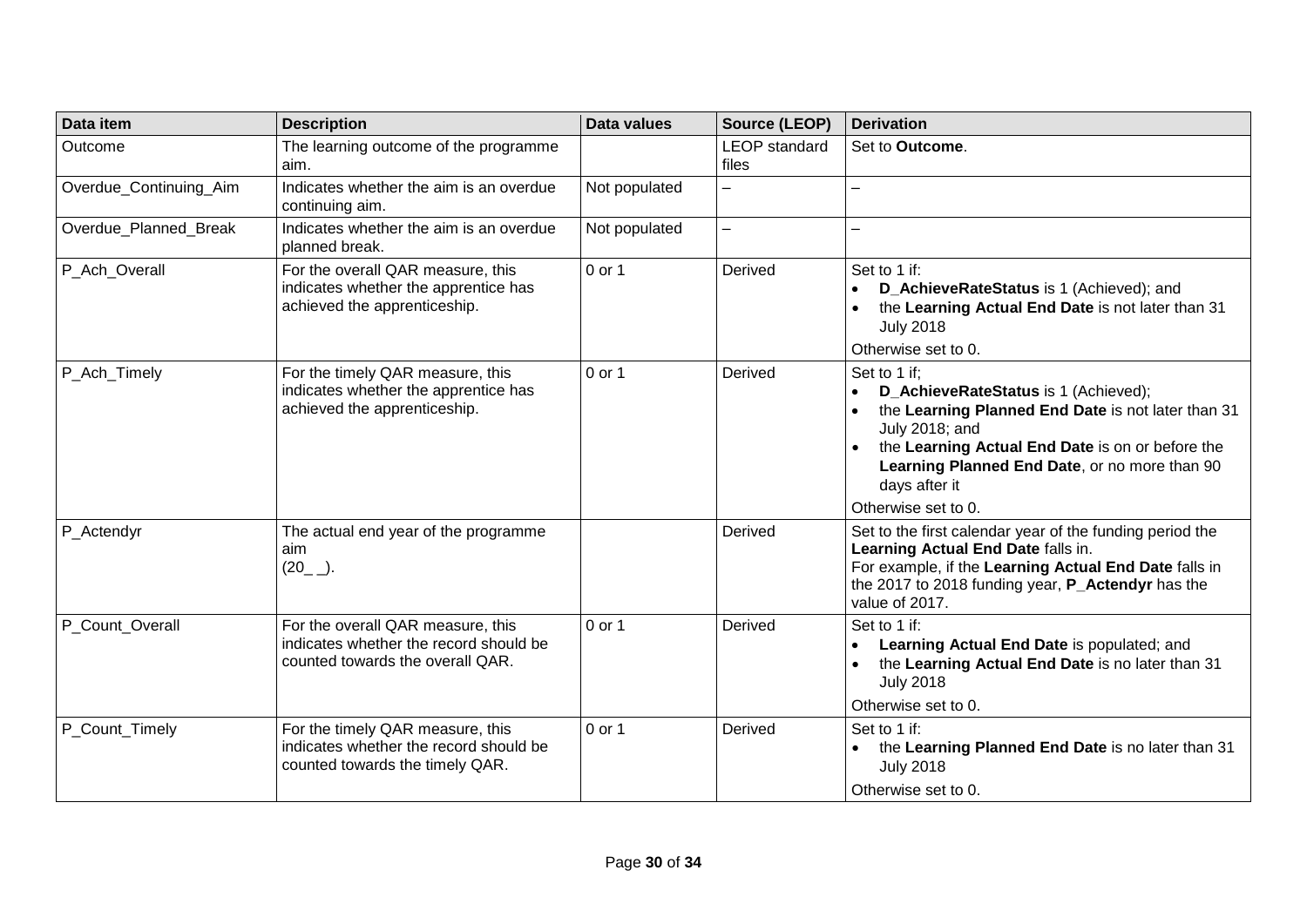| Data item               | <b>Description</b>                                                                                                                            | Data values   | Source (LEOP) | <b>Derivation</b>                                                                                                                                                                                                                                               |
|-------------------------|-----------------------------------------------------------------------------------------------------------------------------------------------|---------------|---------------|-----------------------------------------------------------------------------------------------------------------------------------------------------------------------------------------------------------------------------------------------------------------|
| P_Expendyr              | The expected end year of the programme<br>aim $(20 \_$ .                                                                                      |               | Derived       | Set to the value of the first calendar year of the funding<br>period the Learning Planned End Date falls in.<br>For example, if the Learning Planned End Date falls in<br>the 2017 to 2018 funding year, P_Expendyr has the<br>value of 2017.                   |
| P_Hybridendyr           | The hybrid end year of the programme<br>aim<br>$(20_{-})$ .                                                                                   |               | Derived       | Set to:<br>the actual learning end year (P_Actendyr); or<br>the expected learning end year (P_Expendyr)<br>whichever is higher.                                                                                                                                 |
| P_Startyr               | The start year of the programme aim (20<br>_).                                                                                                |               | Derived       | Set to the value of the first calendar year of the funding<br>period the Learning Start Date falls in.<br>For example, if the Learning Start Date falls in the<br>funding year 2017 to 2018, P_Startyr is set to 2017.                                          |
| PathwayCode             | The pathway of the apprenticeship being<br>undertaken.                                                                                        | Not populated |               |                                                                                                                                                                                                                                                                 |
| PathwayName             | The pathway name                                                                                                                              | Not populated |               |                                                                                                                                                                                                                                                                 |
| Pilot_Excl              | Apprenticeship seasonal worker pilot<br>learning aims are not included in QARs.                                                               | 0 or 1        | Derived       | Set to 1 if and there is a Learning Delivery Funding<br>and Monitoring Type of 'LDM' with a Learning Delivery<br>Funding and Monitoring Code of 348 (Apprenticeship<br>seasonal worker pilot).                                                                  |
| Plan_Break_Overall_Excl | For the overall QAR measure, this<br>indicates that the apprentice is on a<br>planned break. Planned break aims are<br>not included in QAR.   | 0 or 1        | Derived       | Set to 1 if:<br>D_AchieveRateStatus is 11; and<br>the Learning Actual End Date is no later than 31<br><b>July 2018</b><br>Otherwise set to 0.                                                                                                                   |
| Plan_Break_Timely_Excl  | For the timely QAR measure, this<br>indicates whether the apprentice is on a<br>planned break. Planned break aims are<br>not included in QAR. | 0 or 1        | Derived       | Set to 1 if:<br>D_AchieveRateStatus is 11;<br>the Learning Planned End Date is not later than 31<br>July 2018; and<br>the Learning Actual End Date is on or before the<br>Learning Planned End Date, or no more than 90<br>days after it<br>Otherwise set to 0. |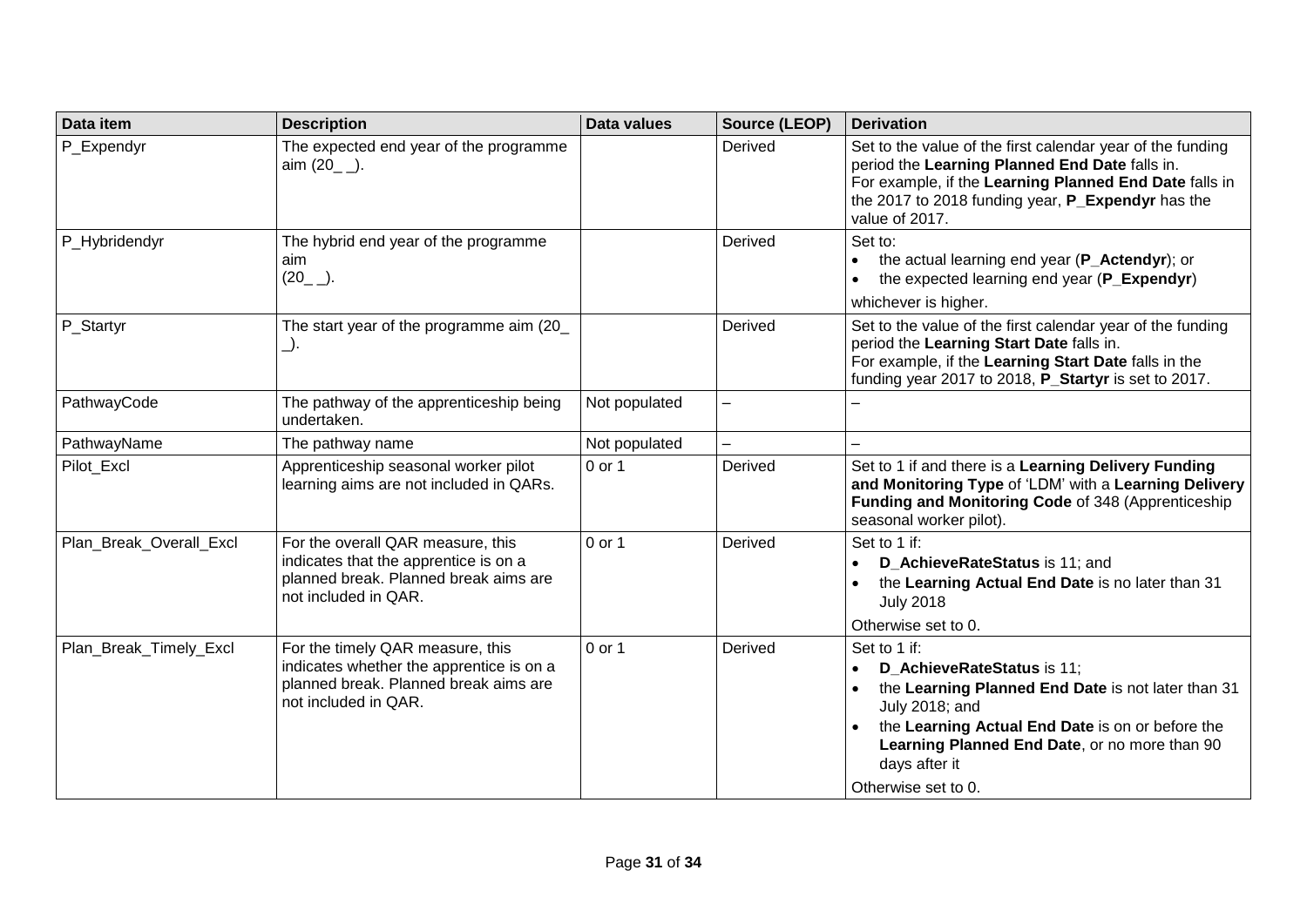| Data item                 | <b>Description</b>                                                                                                     | <b>Data values</b>                             | Source (LEOP)                                | <b>Derivation</b>                                                                                                                                                                               |
|---------------------------|------------------------------------------------------------------------------------------------------------------------|------------------------------------------------|----------------------------------------------|-------------------------------------------------------------------------------------------------------------------------------------------------------------------------------------------------|
| PrimaryLLDD               | The primary learner disability, learning<br>difficulty or and heath problem of the<br>learner.                         | Not populated                                  |                                              |                                                                                                                                                                                                 |
| PriorAttain               | The learner's prior attainment level.                                                                                  | Not populated                                  | $\equiv$                                     |                                                                                                                                                                                                 |
| ProgType                  | The type of programme.                                                                                                 |                                                | <b>LEOP</b> standard<br>files                | Set to Programme Type.                                                                                                                                                                          |
| Prv_Type                  | The type of provider.                                                                                                  |                                                | ILR 2017 to<br>2018 provider<br>details file | Obtained from the ILR 2017 to 2018 provider details file.                                                                                                                                       |
| <b>QAR Status Overall</b> | Indicates whether or not the record is<br>included in the provider's overall QAR<br>calculations.                      | <b>QAR Inclusions</b><br><b>QAR Exclusions</b> | Derived                                      | Set to 'QAR Exclusions' if the aim is not included in<br>overall QAR calculations. Otherwise set to 'QAR<br>Inclusions'. For most excluded aims, a specific exclusion<br>flag will also be set. |
| <b>QAR Status Timely</b>  | Indicates whether or not the record is<br>included in the provider's timely QAR<br>calculations.                       | <b>QAR Inclusions</b><br><b>QAR Exclusions</b> | Derived                                      | Set to 'QAR Exclusions' if the aim is not included in<br>timely QAR calculations. Otherwise set to 'QAR<br>Inclusions'. For most excluded aims, a specific exclusion<br>flag will also be set.  |
| SecSubjAreaTier1          | Sector subject area - the broad (tier 1)<br>classification of the subject of the<br>programme aim.                     |                                                | Derived                                      | Set to SecSubjAreaTier1 from the framework lookup.                                                                                                                                              |
| SecSubjAreaTier2          | The more specialised classification (tier 2)<br>of the subject of the programme aim.                                   |                                                | Derived                                      | Set to SecSubjAreaTier2 from the framework lookup.                                                                                                                                              |
| Sex                       | The apprentice's sex.                                                                                                  |                                                | <b>LEOP</b> standard<br>files                | Set to Gender.                                                                                                                                                                                  |
| Subcontractor_Name        | The subcontractor's name.                                                                                              | Not populated                                  | $\equiv$                                     | $\overline{\phantom{0}}$                                                                                                                                                                        |
| Subcontractor_UKPRN       | The UKPRN of the partner provider that<br>delivered the main assessment aim or<br>competency aim of an apprenticeship. | Not populated                                  | $\overline{\phantom{0}}$                     |                                                                                                                                                                                                 |
| <b>SWSupAimID</b>         | The software supplier's aim identifier of<br>the aim.                                                                  | Not populated                                  | $\overline{\phantom{0}}$                     | <u>.</u>                                                                                                                                                                                        |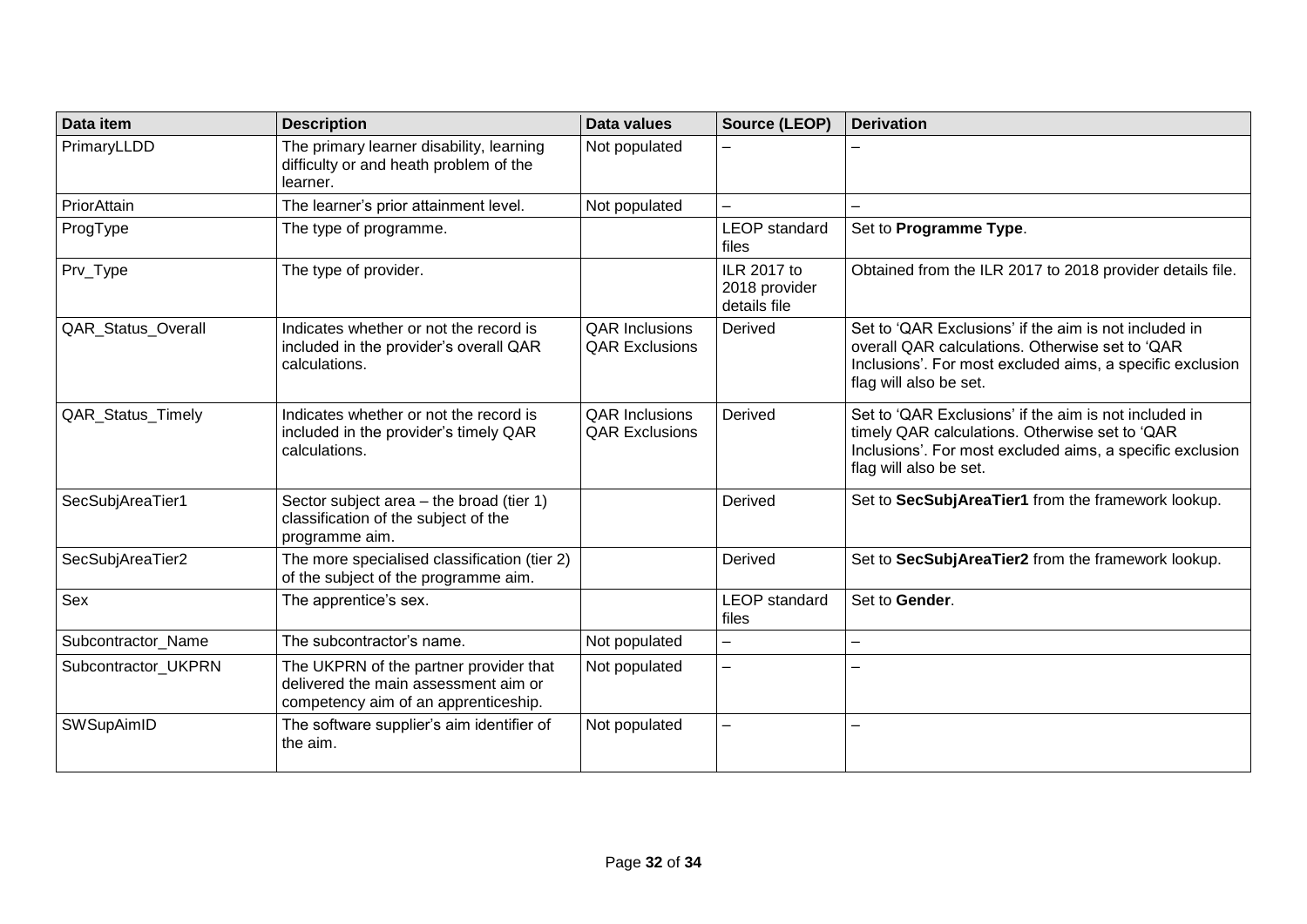| Data item               | <b>Description</b>                                                                                                                                                                | Data values   | Source (LEOP)                 | <b>Derivation</b>                                                                                                                                                                                                                                                 |
|-------------------------|-----------------------------------------------------------------------------------------------------------------------------------------------------------------------------------|---------------|-------------------------------|-------------------------------------------------------------------------------------------------------------------------------------------------------------------------------------------------------------------------------------------------------------------|
| Transfer Overall Excl   | For the overall QAR measure, this<br>indicates that the apprentice has<br>transferred to another programme within<br>the same provider. Transfer aims are not<br>included in QAR. | 0 or 1        | Derived                       | Set to 1 if:<br>D_AchieveRateStatus is 8; and<br>the Learning Actual End Date is no later than 31<br><b>July 2018</b><br>Otherwise set to 0.                                                                                                                      |
| Transfer_Timely_Excl    | For the timely QAR measure, this<br>indicates that the apprentice has<br>transferred to another programme within<br>the same provider. Transfer aims are not<br>included in QAR.  | 0 or 1        | Derived                       | Set to 1 if:<br>D AchieveRateStatus is 8; and<br>the Learning Planned End Date is no later than 31<br>July 2018; and<br>the Learning Actual End Date is on or before the<br>Learning Planned End Date, or no more than 90<br>days after it<br>Otherwise set to 0. |
| <b>UKPRN</b>            | UK provider reference number (UKPRN).                                                                                                                                             |               | LEOP standard<br>files        | Set to <b>UKPRN</b> .                                                                                                                                                                                                                                             |
| <b>ULN</b>              | Unique learner number (ULN)                                                                                                                                                       |               | <b>LEOP</b> standard<br>files | Set to ULN.                                                                                                                                                                                                                                                       |
| WithdrawalReason        | The reason learning ended.                                                                                                                                                        | Not populated |                               |                                                                                                                                                                                                                                                                   |
| Year                    | The current funding year for the QARs<br>dataset.                                                                                                                                 | 2016/17       | Derived.                      | Set to '2017/18'.                                                                                                                                                                                                                                                 |
| <b>YearAimSubmitted</b> | The funding year which the aim was<br>submitted in.                                                                                                                               |               | Derived                       | Set to '2013/14' if the learning aim is taken from the 2013<br>to 2014 LEOP dataset or '2014/15' if from the 2014 to<br>2015 LEOP dataset.                                                                                                                        |